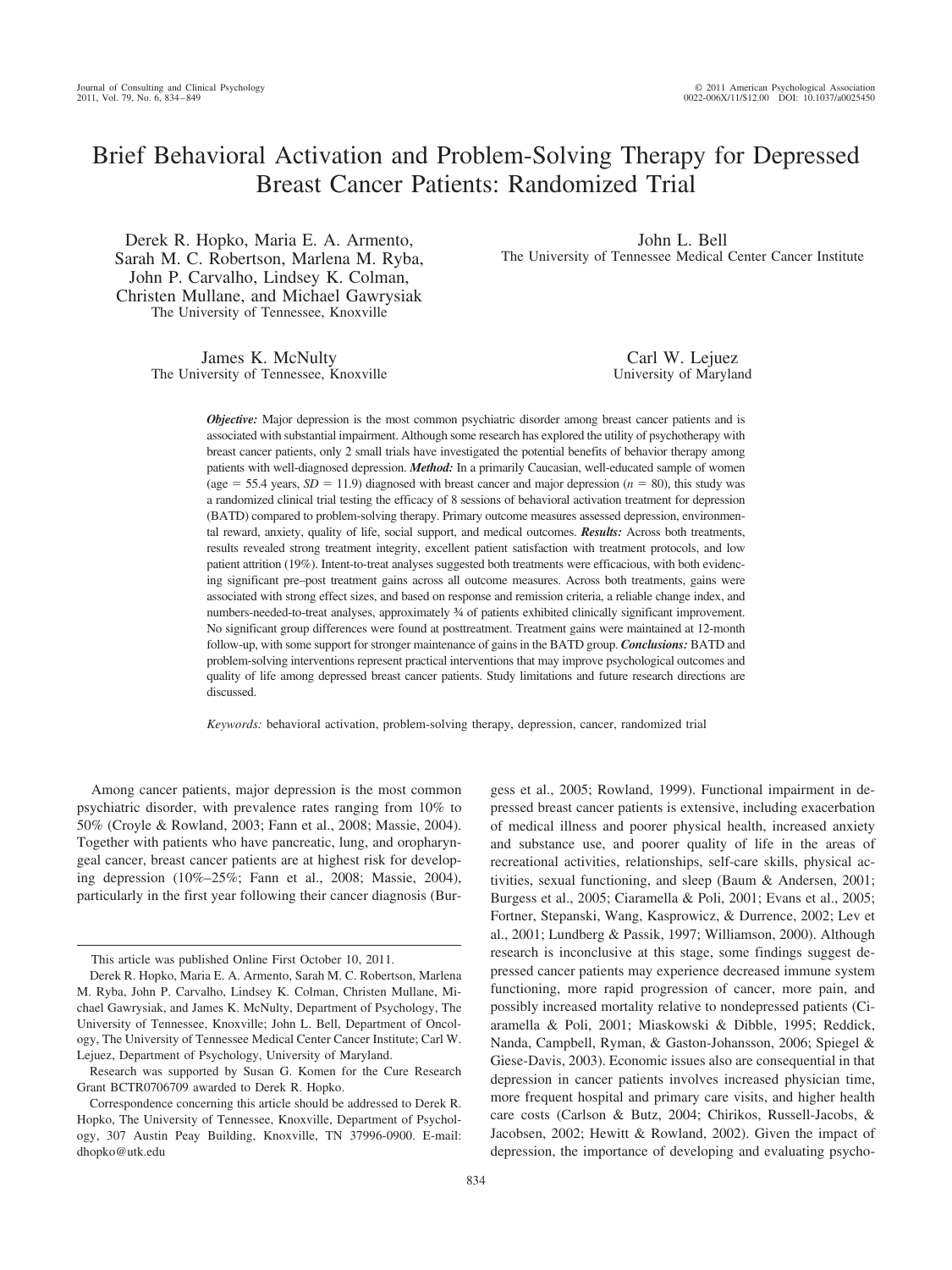social interventions for depressed breast cancer patients has been highlighted as a pressing need (Fann et al., 2008; Spiegel & Giese-Davis, 2003).

A number of meta-analyses have examined the efficacy of psychotherapy in treating depression in breast cancer patients (Fann et al., 2008; Lepore & Coyne, 2006; Meyer & Mark, 1995; Newell, Sanson-Fisher, & Savolainen, 2002; Sheard & Maguire, 1999; Williams & Dale, 2006). Among the interventions evaluated in these reviews are psychoeducation, supportive therapy, cognitive behavior therapy (CBT), relaxation training, problem-solving and social skills training, biofeedback, and hypnosis (Andersen, 1992; Baum & Andersen, 2001; Evans et al., 2005; Fann et al., 2008; Williams & Dale, 2006). To summarize findings, many studies have found interventions effective in reducing symptoms of depression, anxiety, and pain in breast cancer patients (Antoni et al., 2001; Fann et al., 2008; Goodwin et al., 2001; Kissane & Yuelin, 2008; Moorey, Greer, Bliss, & Law, 1998; Williams & Dale, 2006). However, there also are studies where psychosocial interventions have had only minimal effects in reducing depression (e.g., Cunningham et al., 1998; Edelman, Bell, & Kidman, 1999; Fukui et al., 2000). At present, the general consensus is that although no intervention is highly recommended for reducing depression in breast cancer patients, some data support group therapy, psychoeducation, structured counseling, CBT, communication skills training, and self-esteem building approaches (Fann et al., 2008; Newell et al., 2002; Williams & Dale, 2006).

In the past 3 decades, important progress has been made toward developing and exploring the efficacy of psychosocial interventions with depressed breast cancer patients. A number of significant methodological and practical limitations characterize most studies, however, and highlight the need for further scientific inquiry (Fann et al., 2008; Newell et al., 2002). Perhaps most strikingly, all psychosocial treatment outcome studies for depressed breast cancer patients have been criticized as using subsyndromal and unsystematically diagnosed samples (Fann et al., 2008; Hopko, Colman, & Carvalho, 2008; Newell et al., 2002; Sheard & Maguire, 1999; Williams & Dale, 2006). In none of the outcome studies referenced herein did researchers target breast cancer patients with well-diagnosed major depression (i.e., through empirically valid structured interviews; Akechi, Okuyama, Onishi, Morita, & Furukawa, 2009; Fann et al., 2008). As such, the extent to which positive effects of interventions extend beyond nonclinical samples to clinically depressed patients is unclear, the latter population being more difficult to treat (Cuijpers et al., 2010; Williams et al., 2000). Accordingly, it is unclear whether empirically validated treatments for depression (Chambless & Hollon, 1998; DeRubeis & Crits-Christoph, 1998; Hollon & Ponniah, 2010; Hollon, Thase, & Markowitz, 2002; Westen & Morrison, 2001) generalize to breast cancer patients with major depression. As a second limitation, outcome measures primarily have been limited to symptoms of depression and occasionally the assessment of anxiety. Only infrequently have functional status (e.g., quality of life, medical outcomes, social support) and patient satisfaction outcomes been assessed. Third, although short-term benefits of treating breast cancer patients with depression have been reported, long-term follow-up data generally have not been presented. Finally, several depression interventions studied in traditional efficacy studies may not be particularly optimal in medical care settings given such factors as the expertise and number of sessions required for administration (Coyne & Kagee, 2001).

As a potentially practical solution, CBTs that emphasize behavior activation (Hopko & Lejuez, 2007; Lejuez, Hopko, & Hopko, 2001; Martell, Addis, & Jacobson, 2001) may be useful for medical care settings and breast cancer patients. Behavioral activation treatment for depression (BATD) emphasizes structured attempts to increase overt behaviors that are likely to increase reinforcing environmental contingencies and corresponding improvements in thoughts, mood, and quality of life (Hopko, Lejuez, Ruggiero, & Eifert, 2003). Behavioral activation therapy is time limited and less complicated than many other depression interventions and engenders healthy nondepressed behavior by way of guided behavioral scheduling and avoidance reduction strategies. Particularly relevant to cancer patients, considering limitations in overt behavior and increased problems and daily hassles often reported by cancer patients (Ciaramella & Poli, 2001; Nezu, Nezu, Houts, Friedman, & Faddis, 1999), this intervention may be optimal in eliciting behavior change and corresponding reductions in depressive affect. Behavioral activation also involves increasing control over one's life (and overt behavior), an attribute that may be useful in reversing the loss of control often experienced by cancer patients (Sandoval, Brown, Sullivan, & Green, 2006). Indeed, behavioral activation addresses essential components of cancer treatment that include enhancement of social support, emotional expression, reordering of life priorities, stress management, avoidance reduction, and issues of symptom control and health education (Fawzy, Fawzy, & Canada, 2001). For example, through structured activation approaches, the quality of social support is assessed on an ideographic basis as it pertains to intimate, peer, and familial relationships. Graduated exposure to social situations, development of social skills, and anxiety reduction strategies may be used to increase response-contingent positive (social) reinforcement and decrease negative affect. Through incorporating behavioral activation strategies that include mindfulness exercises and relaxation practice (Hopko & Lejuez, 2007), cancer-related symptoms including pain and nausea also can be addressed (Newell et al., 2002).

Behavioral activation interventions largely have been used to treat depressive disorders and symptoms, with three meta-analyses supporting their efficacy such that behavioral activation is now considered an empirically validated treatment for depression (Cuijpers, van Straten, & Warmerdam, 2007; Ekers, Richards, & Gilbody, 2008; Mazzucchelli, Kane, & Rees, 2009; Sturmey, 2009). In one of the more compelling studies, behavioral activation was comparable to antidepressant medication and superior to cognitive therapy in treating severe depression (Dimidjian et al., 2006), results that were maintained at 2-year follow-up (Dobson et al., 2008). Behavioral activation also has been effectively used with depressed patients in a variety of settings and among samples with divergent medical and psychiatric problems (Daughters et al., 2008; Ekers, Richards, McMillan, Bland, & Gilbody, 2011; Gawrysiak, Nicholas, & Hopko, 2009; Hopko, Lejuez, LePage, Hopko, & McNeil, 2003; Jacobson et al., 1996; Jakupcak et al., 2006; MacPherson et al., 2010; Pagoto et al., 2008). Perhaps most relevant to the current study are two preliminary studies on the efficacy of eight sessions of behavioral activation with depressed cancer patients in a medical care setting. In the first study, significant treatment gains were evident on measures of depression,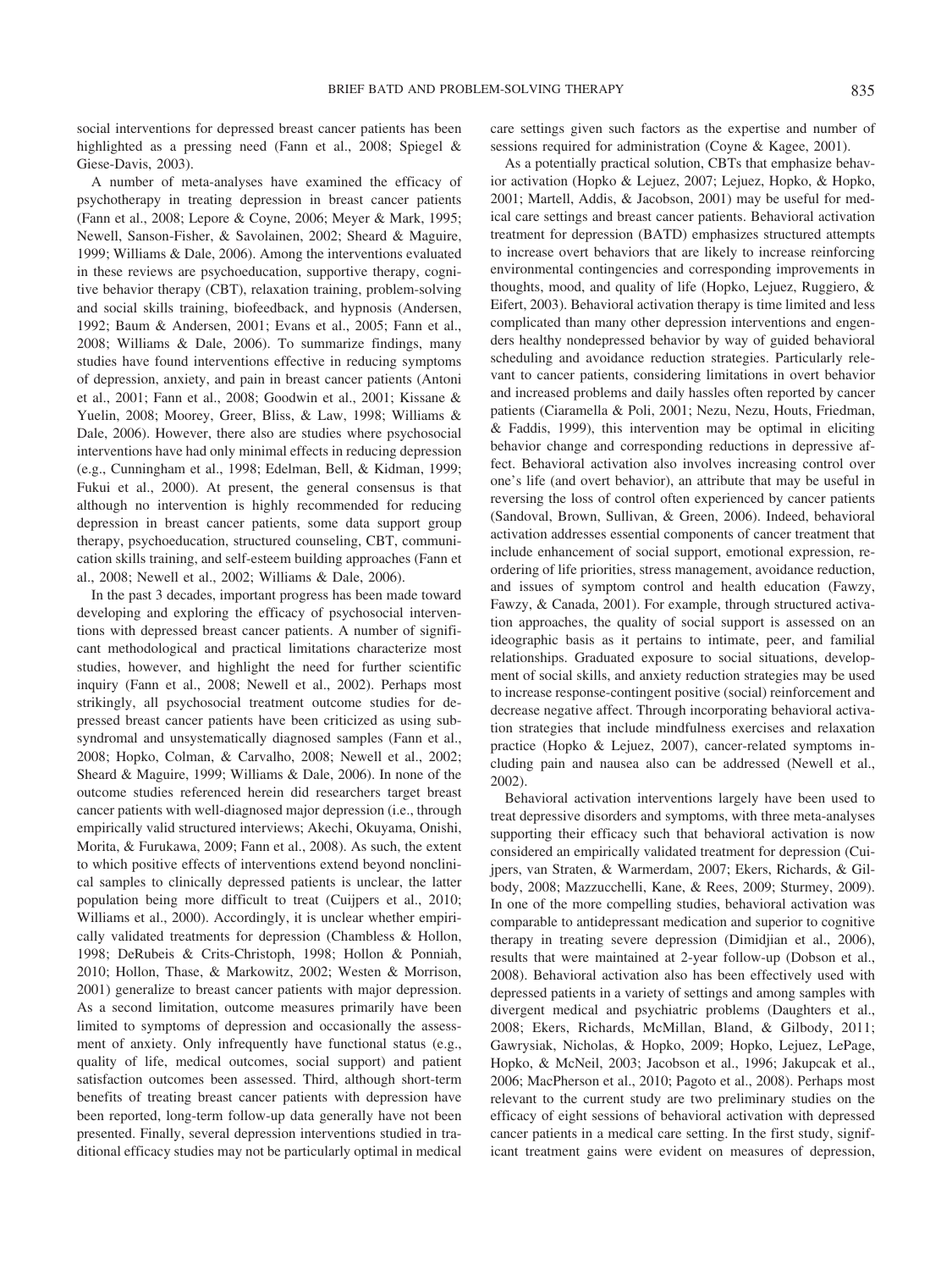quality of life, and medical functioning, although somatic anxiety symptoms did not improve at posttreatment (Hopko, Bell, Armento, Hunt, & Lejuez, 2005). In a second study, the number of treatment sessions remained the same, and behavioral activation was administered in its usual format (Hopko, Bell, et al., 2008). However, brief cognitive therapy, direct exposure, problemsolving, and sleep skills training also were administered. Results revealed strong treatment integrity, good patient compliance, excellent satisfaction with treatment, and significant treatment gains across outcome measures assessing depression, somatic anxiety, quality of life, and medical outcomes (Hopko, Bell, et al., 2008). These gains also were associated with strong effect sizes and were maintained at 3-month follow-up.

Given significant methodological limitations of treatment outcome research in depressed breast cancer patients (Akechi et al., 2009; Fann et al., 2008; Williams & Dale, 2006) coupled with limited sample sizes and lack of a randomized trial in our preliminary work, a more rigorous trial was conducted to explore the efficacy of psychosocial treatments in breast cancer patients with major depression. Specifically, the primary aim of the study was to conduct a randomized trial using BATD, comparing it to problemsolving therapy (PST) for depressed breast cancer patients. PST was chosen as a treatment arm due to its documented efficacy within medical care settings and its status as the gold standard of treatment within this context (Wolf & Hopko, 2008). Given the coexistent medical and psychiatric problems experienced by patients in this study, a comprehensive battery of primary outcome measures was assessed. These included clinical (depression, anxiety, environmental reward), functional (quality of life, social support, medical outcomes), and patient satisfaction measures. Given preliminary data on the efficacy of behavioral activation and its theoretical appeal as a treatment for depressed breast cancer patients, the primary hypotheses were as follows: (a) At posttreatment, depressed breast cancer patients in the BATD condition would exhibit significantly greater reductions in depression and anxiety and significantly greater increases in environmental reward, social support, quality of life, and medical outcomes; (b) patients in the BATD condition would demonstrate superior maintenance of treatment gains through 1-year follow-up.

#### **Method**

#### **Participants**

In other outcome studies for depression, effect sizes documenting posttreatment response of patients in behavior therapy compared to other interventions have been moderate to large  $(f =$ .20 –.80, based on the Beck Depression Inventory and Hamilton Rating Scale for Depression [HRSD] measures; Cuijpers et al., 2007; DeRubeis & Crits-Christoph, 1998). Therefore, a small-tomoderate effect size  $(f = .30)$  was deemed appropriate for identifying statistically and clinically significant effects at posttreatment in this trial. When this effect size was considered in conjunction with an alpha level of .05 and a power of .85, 64 patients (32 per group) were needed. To allow for a 20%–25% attrition rate at posttreatment (consistent with CBT outcome research for depression; Cuijpers et al., 2007; DeRubeis, Gelfand, Tang, & Simons, 1999; Dimidjian et al., 2006; Hollon et al., 2002), 80 patients (40 per group) were recruited.

Participants included 80 adults with a principal diagnosis of major depression who were treated at the University of Tennessee Medical Center's Cancer Institute (Knoxville, TN). All participants provided informed consent prior to study enrollment. Patients were recruited through clinic screening  $(n = 16; 20\%)$ , clinic brochures ( $n = 9$ ; 11%), and oncologist referral ( $n = 55$ ; 69%). As indicated on the CONSORT diagram (see Figure 1), during check-in at the Cancer Institute, patients were approached by clinical psychology doctoral students and given the opportunity to complete the Harvard National Depression Screening scale (HANDS; Baer et al., 2000), a 10-item measure assessing core symptoms of major depression (*Diagnostic and Statistical Manual of Mental Disorders,* 4th ed. [*DSM–IV*]; American Psychiatric Association, 1994). The HANDS has been used with cancer patients (Hopko, Bell, et al., 2008) and other samples of depressed medical patients (Farabaugh et al., 2009; Gonzalez et al., 2007). The HANDS has a score range of  $0-30$ , with a cutpoint of 9 or greater having diagnostic sensitivity of 95% (Baer et al., 2000). Patients who had breast cancer and met this criterion were asked to participate in the comprehensive pretreatment diagnostic assessment. Other patients who were referred through oncologist referral first communicated with the principal investigator (Derek R. Hopko) or the project director by telephone. Those individuals endorsing symptoms of depression also were asked to schedule a comprehensive assessment. This assessment included administration of the Anxiety Disorders Interview Schedule–IV<sup>1</sup> (ADIS-IV; Brown, Di Nardo, & Barlow, 1994), HRSD (Hamilton, 1960), and self-report instruments outlined below. Note that the ADIS-IV in based on diagnostic criteria of the *Diagnostic and Statistical Manual of Mental Disorders* (*DSM–IV*; American Psychiatric Association, 1994) and provides a valid diagnosis of major depressive disorder (Brown et al., 1994). Advanced doctoral students conducted psychological assessments and were supervised by the principal investigator (Derek R. Hopko) in the context of audiotape review and discussion, resulting in a consensus diagnosis. Inclusion criteria included the following: greater than 18 years of age, diagnosed with breast cancer, and a principal (and primary) consensus diagnosis of major depression of moderate severity, that is, a 4 on a 0 (*no depressive symptoms*) to 8 (*very severe symptoms*) scale. For purposes of generalizability, antidepressant and antianxiety medication usage was not exclusionary. Participants were included if not taking antidepressant or antianxiety medication  $(n = 38; 48\%)$  or if they were taking such medications and had been stabilized at a consistent dosage for 8 weeks prior to study assessment  $(n = 38; 48\%)$ . Due to ethical considerations with regard to withholding treatment, patients also were included who had initiated taking medication but were not stabilized  $(n = 4)$ ; 4%). Individuals were excluded if they had bipolar disorder, psychosis, mental retardation, current alcohol or drug dependence, or a principal diagnosis other than major depression  $(n = 0)$ .

Clinic screening occurred over 27 months (June 2008 – September 2010) during which 87 screened individuals agreed to complete the comprehensive assessment. Of these patients, 80 were included and randomized to receive eight sessions of BATD

<sup>&</sup>lt;sup>1</sup> Note that the ADIS-IV comprehensively assesses for all anxiety and mood disorders and also includes screens for substance abuse and psychotic disorders.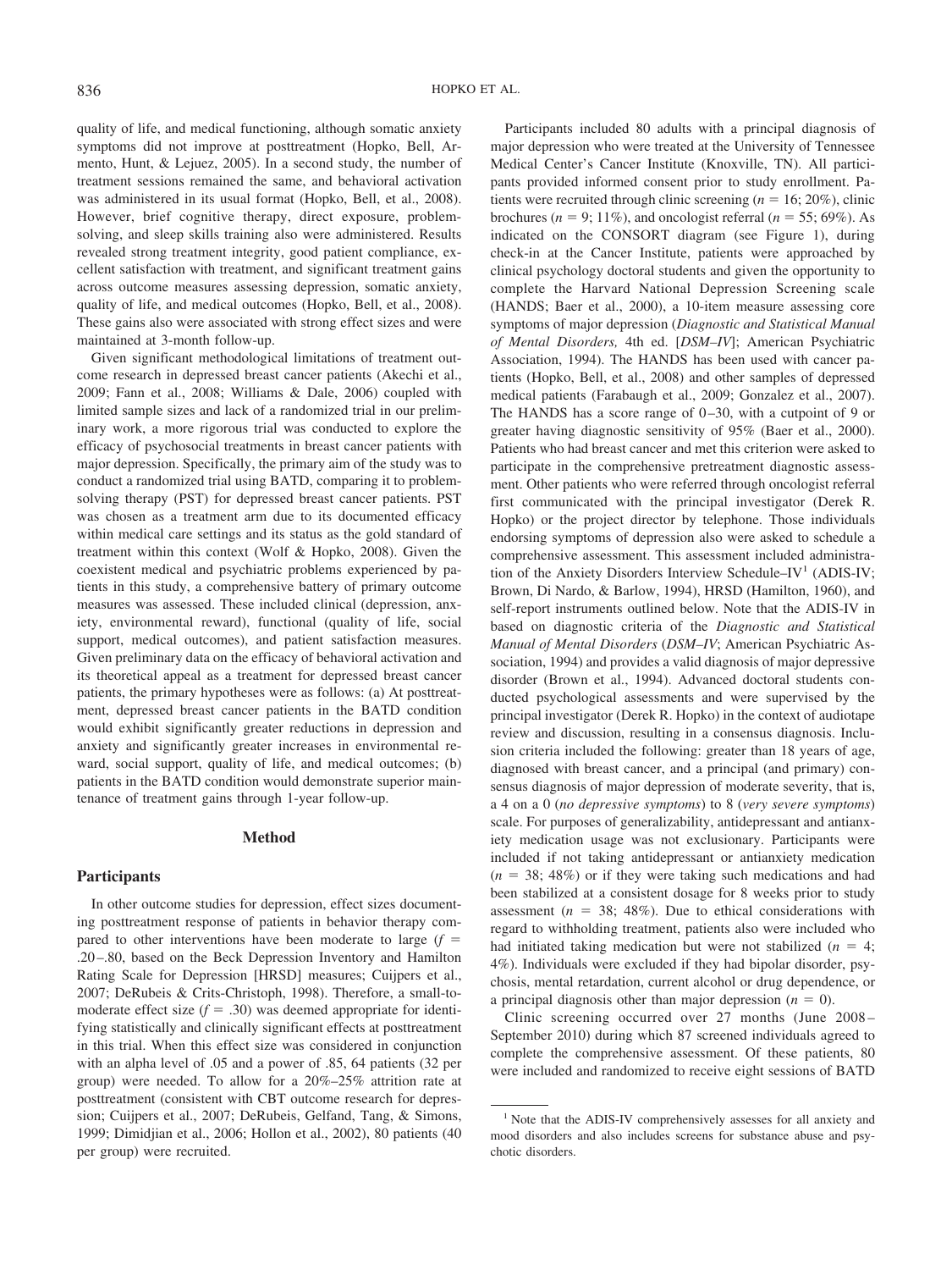

*Figure 1.* CONSORT flow diagram. ADIS-IV = Anxiety Disorders Interview Schedule–IV; Comp. = comprehensive;  $HANDS = Harvard National Depression Screening scale$ ;  $MDD = major depressive disorder$ .

or PST. All seven excluded patients had breast cancer but did not meet ADIS-IV diagnostic criteria for major depression. As illustrated in the CONSORT diagram, of the 80 patients randomized to receive treatment, 65 patients completed their respective treatment, resulting in an overall attrition rate of  $19\%$ <sup>2</sup> Of the 15 patients who did not complete treatment, six discontinued prior to initiating treatment and nine discontinued during treatment due to logistical problems, onset of chemotherapy treatment, or death (range  $= 1-7$ completed sessions). Patient attrition did not differ as a function of treatment condition,  $\chi^2(1) = 1.48$ ,  $p = .26$ . Additionally, as indicated by a series of Fisher's exact tests due to small or empty

cells, the timing of attrition did not differ as a function of treatment condition.

The overwhelming majority of patients were Caucasian (93%; 7% African American; mean age = 55.4 years,  $SD = 11.9$ ). Patients had an average education of  $14.8$  years  $(SD = 2.3)$ .

<sup>&</sup>lt;sup>2</sup> Note that the attrition rate is relatively equivalent to or in many cases less than that reported for other cognitive– behavioral interventions for depression (Cuijpers et al., 2007; DeRubeis et al., 1999; Hollon et al., 2002).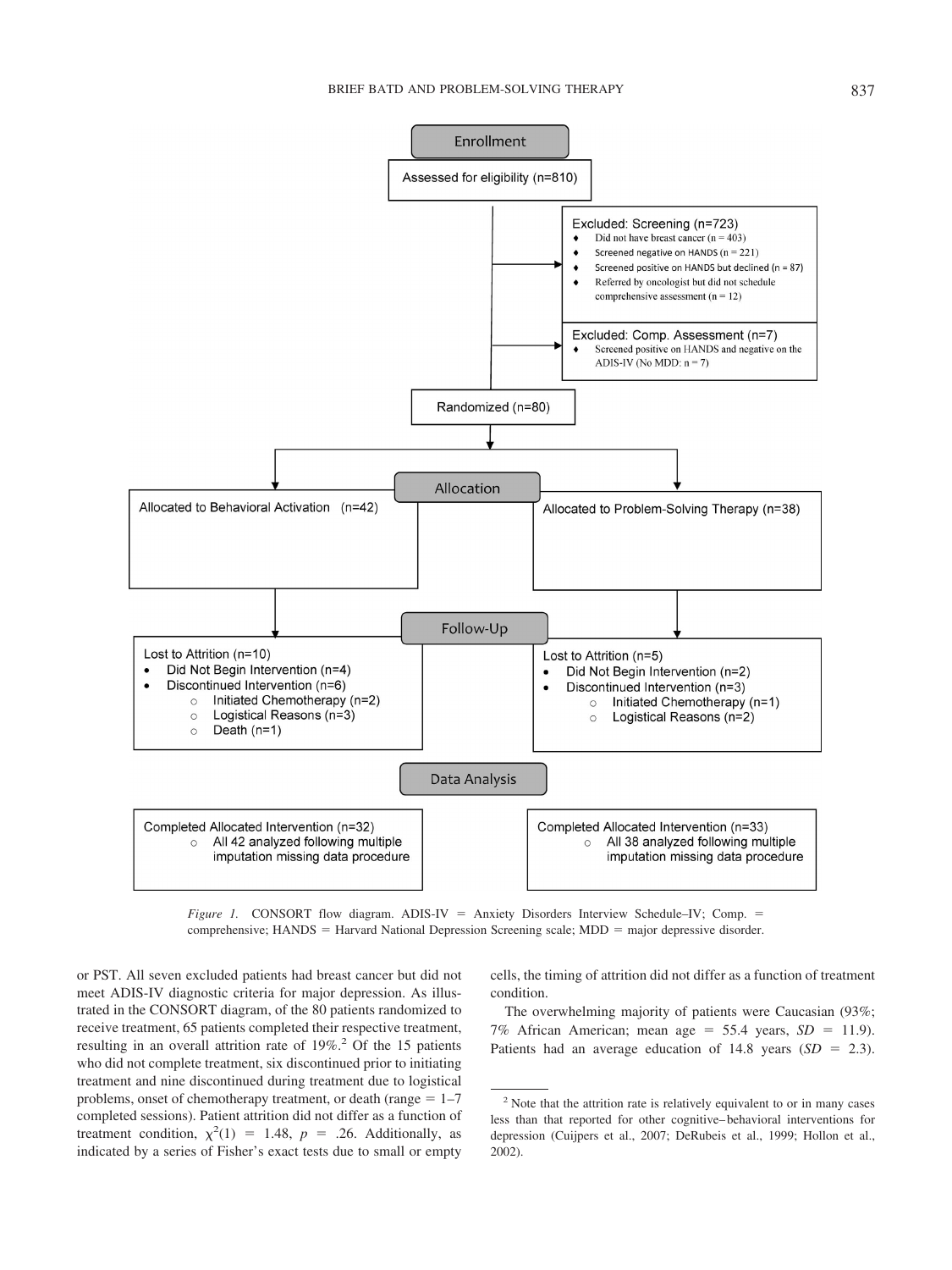Marital status was as follows: married (56%), single (29%), divorced (11%), and separated (4%). Approximately 42% of the sample was employed either full or part time, and the remaining patients were unemployed (28%) or retired (30%). The average time since breast cancer diagnosis was 3.2 years  $(SD = 3.9)$ , and average tumor size was 2.49 cm  $(SD = 1.8)$ . Patients of all cancer stages were included: Stage 0 (lobular carcinoma in situ, ductal carcinoma in situ: 26%), Stage 1 (28%), Stage 2 (32%), Stage 3 (11%), and Stage 4 (3%). In terms of cancer treatment, 94% of patients had surgery (i.e., lumpectomy, mastectomy), 74% had chemotherapy, 60% had radiation treatment, and 1% had hormonal therapy. Seventy-six percent of patients tested positive for estrogen receptor status, and 65% tested positive for progesterone receptor status. Only 15% of patients tested positive for the HER-2/NEU gene, a gene known to facilitate abnormal cell growth and worsen prognosis. All cancer data were collected from pathology reports at the University of Tennessee Cancer Institute. In terms of treatment history, 43% of patients had a history of psychotherapy, and 11% had received inpatient treatment for depression in the past. During the study, no patient participated in adjunctive psychotherapy. Mean level of ADIS-IV clinician-rated severity of major depression was  $5.3$  ( $SD = 1.1$ ), suggesting moderate clinical depression. Coexistent diagnoses included generalized anxiety disorder (*n* 35; 44%), social phobia ( $n = 9$ ; 11%), posttraumatic stress disorder (PTSD;  $n = 5$ ; 6%), specific phobia ( $n = 3$ ; 4%), panic disorder  $(n = 2, 3\%)$ , and anxiety disorder not otherwise specified  $(n = 1; 1\%)$ . Patient characteristics by treatment condition are presented in Table 1. On the basis of a series of analyses of variance for continuous variables and chi-square analyses for categorical variables, treatment groups did not statistically differ on any demographic, cancer-related, or psychological variables.

#### **Outcome Measures**

The HRSD (Hamilton, 1960) is a 24-item semistructured interview designed to measure symptom severity in patients with depression. The instrument is the most widely used outcome measure for evaluating depression and is the standard outcome measure in clinical trials (Kobak & Reynolds, 1999; Wolf & Hopko, 2008;  $\alpha = .82$ , range = 8–36,  $M = 19.7$ ,  $SD = 6.5$ , for the present study).

The Beck Depression Inventory–II (BDI-II; Beck, Steer, & Brown, 1996) consists of 21 items rated on a 4-point Likert-type scale. The instrument has excellent reliability and validity data with depressed younger and older adults (Beck et al., 1996; Dozois, Dobson, & Ahnberg, 1998). The psychometric properties of the BDI-II also have been studied in cancer patients and a diverse primary care sample, with the instrument having strong predictive validity as it pertains to a diagnosis of clinical depression, strong internal consistency ( $\alpha = .94$ ), and adequate item–total correlations  $(R = .54 - .74;$  Arnau, Meagher, Norris, & Bramson, 2001; Katz, Kopek, Waldron, Devins, & Thomlinson, 2004;  $\alpha = .84$ , range  $= 14 - 60$ ,  $M = 27.0$ ,  $SD = 8.5$ , for the present study).

The Environmental Reward Observation Scale (EROS; Armento & Hopko, 2007) is a 10-item measure that assesses exposure to environmental rewards deemed essential for increasing response-contingent positive reinforcement (RCPR; Lewinsohn, 1974). RCPR is defined as positive or pleasurable outcomes or rewards that follow behaviors (i.e., extrinsic [e.g., social, monetary] or intrinsic [e.g., physiological, feeling of achievement]) and increase the likelihood of those behaviors occurring in the future. Decreased RCPR is a central predictor of increased depression and is a product of (a) a decreased availability of potential reinforcers in the environment, (b) inability to experience rewarding contingencies due to inadequate instrumental behaviors such as social skills, and (c) increased distressing or unpleasant events (Lewinsohn, 1974; Lewinsohn & Graf, 1973; Lewinsohn, Sullivan, & Grosscup, 1980). Higher scores on the EROS suggest increased environmental reward. Sample items include "The activities I engage in usually have positive consequences" and "Lots of activities in my life are pleasurable." On the basis of psychometric research with three independent college samples, the EROS has strong internal consistency ( $\alpha = .85-.86$ ) and excellent test–retest reliability  $(r = .85)$  and correlates strongly with other psychometrically sound measures of depression  $(r = -.63 \text{ to } -.69)$  and anxiety (Armento & Hopko, 2007). In this study, internal consistency was adequate ( $\alpha = .78$ ,  $M = 22.7$ ,  $SD = 4.6$ ).

The Beck Anxiety Inventory (BAI; Beck & Steer, 1993) is a 21-item measure designed to distinguish cognitive and somatic symptoms of anxiety from those of depression. Good psychometric properties have been demonstrated among community, medical, and psychiatric outpatient samples (Morin et al., 1999; Wetherell & Areán, 1997;  $\alpha = .88$ ,  $M = 16.8$ ,  $SD = 9.5$ ).

The Quality of Life Inventory (QOLI; Frisch, 1994) is a 16-item self-report measure of life satisfaction. The instrument provides a global measure (ranging from  $-6$  to 6) based on the average of satisfaction ratings across a range of life domains. The scale is a valid and reliable measure of life satisfaction (Frisch, 1999;  $\alpha$  =  $.83, M = 0.39, SD = 1.8$ .

The Medical Outcomes Study Short Form (SF-36; Ware & Sherbourne, 1992) assesses health and functional status and includes eight subscales: physical functioning, role disability– physical problems, bodily pain, health perceptions, vitality, social functioning, role disability– emotional problems, and mental health. Higher scores indicate more optimal functioning. The SF-36 has a stable factor structure and adequate psychometric properties (Dexter, Stump, Tierney, & Wolinsky, 1996; Ware & Sherbourne, 1992;  $\alpha = .80$  for this study). Factor structure, strong internal consistency, and good discriminant validity were demonstrated in a sample of patients with laryngeal cancer (Mosconi, Cifani, Crispino, Fossati, & Apolone, 2000).

The Multidimensional Scale of Perceived Social Support (MSPSS; Zimet, Dahlem, Zimet, & Farley, 1988) is a 12-item scale that assesses adequacy of social support from family, friends, and significant others, with higher scores indicating poorer social support. The instrument has adequate psychometric properties in clinical and nonclinical samples of adults (Stanley, Beck, & Zebb 1998; Zimet et al., 1988;  $\alpha = .87$ ,  $M = 32.9$ ,  $SD = 17.8$ ). The measure was included to assess whether activation strategies designed to increase social reinforcement translated into patients perceiving stronger social support systems at posttreatment.

Satisfaction with both interventions was assessed with the Client Satisfaction Questionnaire (CSQ; Larsen, Attkisson, Hargreaves, & Nguyen, 1979). The scale is an eight-item measure (scored from 0 to 32), with higher scores indicating greater treatment satisfaction ( $\alpha = .81$ ,  $M = 30.6$ ,  $SD = 2.1$ ).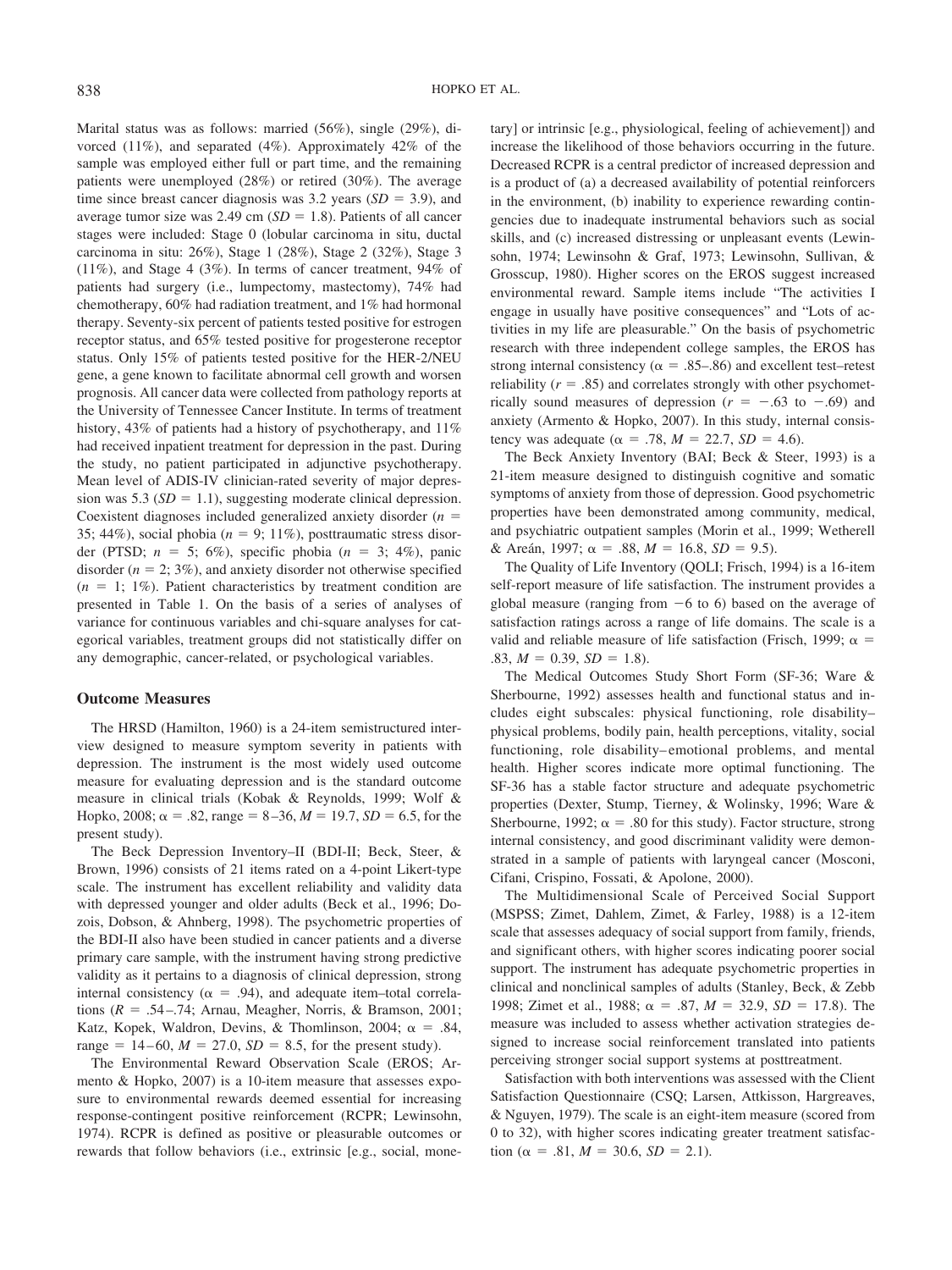| Characteristic                          | Behavioral activation<br>$(n = 42)$ | Problem-solving therapy<br>$(n = 38)$ |  |  |
|-----------------------------------------|-------------------------------------|---------------------------------------|--|--|
| Age                                     | 56.4 years $(SD = 11.1)$            | 54.3 years $(SD = 11.2)$              |  |  |
| Education                               | 15.1 years $(SD = 2.1)$             | 14.5 years $(SD = 2.4)$               |  |  |
| Marital status                          |                                     |                                       |  |  |
| Married                                 | 24 (57%)                            | 21(55%)                               |  |  |
| Single                                  | 11 $(26%)$                          | 12(32%)                               |  |  |
| Divorced                                | 6(14%)                              | 3(8%)                                 |  |  |
| Separated                               | 1(3%)                               | 2(5%)                                 |  |  |
| Ethnicity                               |                                     |                                       |  |  |
| Caucasian                               | 38 (90%)                            | 36(95%)                               |  |  |
| African American                        | $4(10\%)$                           | 2(5%)                                 |  |  |
| Occupational status                     |                                     |                                       |  |  |
| Employed (full time)                    | 7(17%)                              | 10(26%)                               |  |  |
| Employed (part time)                    | 9(21%)                              | 8 (21%)                               |  |  |
| Unemployed                              | 11 $(26%)$                          | 11(29%)                               |  |  |
| Retired                                 | 15(36%)                             | 9(24%)                                |  |  |
| Time since cancer diagnosis             | 3.5 years $(SD = 4.0)$              | 2.8 years $(SD = 3.9)$                |  |  |
| Cancer stage                            |                                     |                                       |  |  |
| Stage 0 (LCIS, DCIS)                    | 11(26%)                             | 10(26%)                               |  |  |
| Stage 1                                 | 15(36%)                             | 8(21%)                                |  |  |
| Stage 2<br>Stage 3                      | 10(24%)<br>5(12%)                   | 16(42%)<br>3(8%)                      |  |  |
| Stage 4                                 | $1(2\%)$                            | 1(3%)                                 |  |  |
| Cancer tumor size                       | 2.65 cm $(SD = 1.8)$                | 2.33 cm $(SD = 1.7)$                  |  |  |
| Cancer treatment received               |                                     |                                       |  |  |
| Surgery                                 | 40 (95%)                            | 35 (92%)                              |  |  |
| Chemotherapy                            | 31 (74%)                            | 28 (74%)                              |  |  |
| Radiation                               | 26 (62%)                            | 22(58%)                               |  |  |
| Hormone therapy                         | $0(0\%)$                            | 1(3%)                                 |  |  |
| Estrogen receptor status                |                                     |                                       |  |  |
| Positive                                | 34 (81%)                            | 27 (71%)                              |  |  |
| Negative                                | 8(19%)                              | 11(29%)                               |  |  |
| Progesterone receptor status            |                                     |                                       |  |  |
| Positive                                | 30 (71%)                            | 22 (58%)                              |  |  |
| Negative                                | 12(29%)                             | 16(42%)                               |  |  |
| HER-2/NEU gene                          |                                     |                                       |  |  |
| Positive                                | $4(10\%)$                           | 8 (21\%)                              |  |  |
| Negative                                | 38 (90%)                            | 30 (79%)                              |  |  |
| ADIS-IV depression severity             | 5.3 $(SD = 1.2)$                    | $5.2(SD = 1.1)$                       |  |  |
| Current antidepressant use              |                                     |                                       |  |  |
| Yes                                     | 24 (57%)                            | 18(47%)                               |  |  |
| N <sub>0</sub>                          | 18 (43%)                            | 20(53%)                               |  |  |
| Stabilized on antidepressant medication |                                     |                                       |  |  |
| Yes                                     | 21 (88%)                            | 17(94%)                               |  |  |
| No                                      | $3(12\%)$                           | 1(6%)                                 |  |  |
| Previous hospitalization for depression |                                     |                                       |  |  |
| Yes<br>N <sub>0</sub>                   | 5(12%)                              | $4(11\%)$                             |  |  |
| History of psychotherapy for depression | 37 (88%)                            | 34 (89%)                              |  |  |
| Yes                                     | 16(38%)                             | 18 (47%)                              |  |  |
| No                                      | 26(62%)                             | 20 (53%)                              |  |  |
| Coexistent diagnoses                    |                                     |                                       |  |  |
| Generalized anxiety disorder            | 21 (50%)                            | 14 (37%)                              |  |  |
| Social phobia                           | $4(10\%)$                           | 5(13%)                                |  |  |
| Posttraumatic stress disorder           | 2(5%)                               | 3(8%)                                 |  |  |
| Panic disorder                          | 2(5%)                               | $0(0\%)$                              |  |  |
| Specific phobia                         | 2(5%)                               | 1(3%)                                 |  |  |
| Anxiety disorder NOS                    | 1(3%)                               | $0(0\%)$                              |  |  |

Table 1 *Patient Characteristics Across Treatment Condition*

*Note.* ADIS-IV = Anxiety Disorders Interview Schedule–IV; DCIS = ductal carcinoma in situ; LCIS = lobular carcinoma in situ;  $NOS = not$  otherwise specified.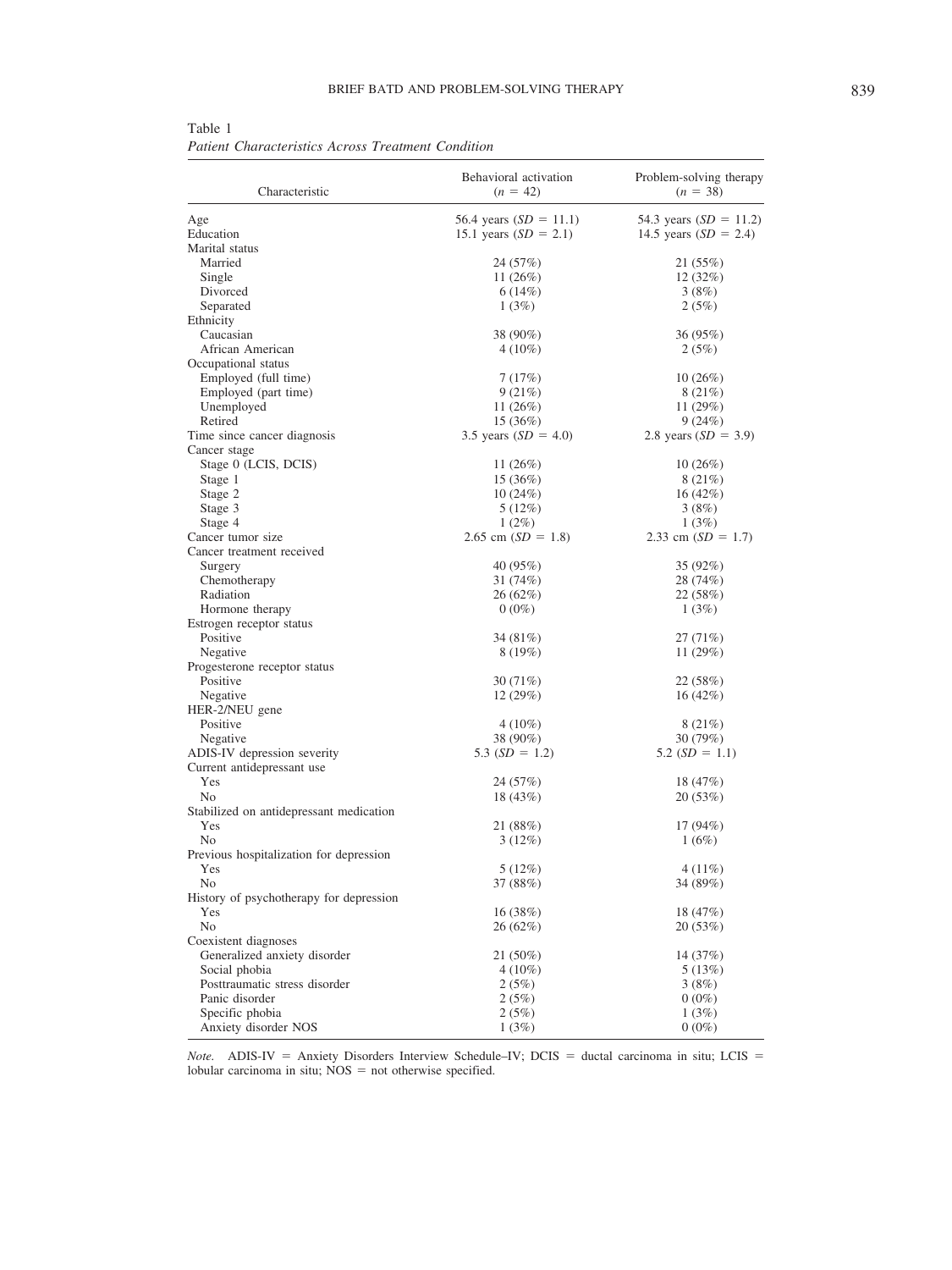#### **Behavioral Activation Therapy for Depression (BATD)**

On the basis of behavioral theory, depression persists because (a) reinforcement for nondepressed (healthy) behavior is low, (b) depressed behavior is reinforced, (c) exposure to aversive or unpleasant life experiences is significant, or (d) some combination of these factors (Lewinsohn, 1974). BATD focuses on increasing overt behaviors to bring patients into contact with reinforcing environmental contingencies and corresponding improvements in thoughts, mood, and quality of life (Hopko, Lejuez, Ruggiero, & Eifert, 2003). Within the BATD model (Hopko & Lejuez, 2007; Lejuez, Hopko, Acierno, Daughters, & Pagoto, 2011; Lejuez et al., 2001), the process of increasing response-contingent reinforcement follows the basic principles of extinction, shaping, fading, and in vivo exposure (Hopko, Lejuez, Ruggiero, & Eifert, 2003). Initial sessions involve assessing the function of depressed behavior, establishing patient rapport, motivational exercises focused on the pros and cons of behavioral change, depression psychoeducation and understanding the relationship between depression and breast cancer, and introduction of the treatment rationale.

Within the BATD model, systematically increased activity is a necessary precursor to the reduction of overt and covert depressed behavior. Patients began by engaging in a self-monitoring (or daily diary) exercise to examine already occurring daily activities and to provide a baseline measurement and ideas with regard to identifying activities to target during treatment. Patients were asked to keep a daily diary during 4 days of the week and to monitor their primary overt behaviors at half-hour intervals (from 8:00 a.m. to 2:00 a.m.). For each behavior, they also were asked to indicate their level of reward or pleasure on a 4-point Likert-type scale. This monitoring allowed for an overall assessment of patient activity and an understanding of particular behaviors that were rewarding or unpleasant. Following monitoring, emphasis shifted to identifying values and goals within life areas that included family, social, and intimate relationships, education, employment/ career, hobbies/recreation, volunteer work/charity, physical/health issues, spirituality, and anxiety-eliciting situations (Hayes, Strosahl, & Wilson, 1999). An activity hierarchy was then constructed in which 15 activities were rated ranging from *easiest* to *most difficult* to accomplish. Using a master activity log and behavioral checkout to monitor progress, patients progressively moved through the hierarchy, from easier behaviors to the more difficult (beginning in Session 3). For each activity, the therapist and patient collaboratively determined the final goal in terms of the frequency and duration of activity per week. These goals were recorded on a master activity log kept in the possession of the therapist. Weekly goals were recorded on a behavioral checkout form that the patient returned to therapy each week. At the start of each session, the behavioral checkout form was examined and discussed, with the following weekly goals being established as a function of patient success or difficulty.

Toward understanding how BATD was used to address coexistent anxiety problems, in addition to increasing environmental reward, a focus of treatment was on reducing aversive experiences. Accordingly, a number of anxiety reduction strategies are easily implemented into the hierarchy (Hopko, Robertson, & Lejuez, 2006), including muscle relaxation, assertiveness training, and graduated exposure to anxiety-eliciting stimuli. For example, patients with social phobia might have assertiveness skills and

graded exposure to social situations incorporated into their behavioral hierarchies. In the case of a patient presenting with PTSD and unresolved grief issues surrounding the recent death of her mother, activities were structured to confront this experience, decreasing avoidance and fostering acceptance (e.g., journaling, visiting gravesite, arranging photographs). Important to acknowledge because being diagnosed and living with breast cancer ultimately creates some level of anxiety in most patients and a PTSD syndrome in others (Andrykowski, Cordova, Studts, & Miller, 1998), all patients engaged in exposure exercises surrounding this issue. More specifically, behavioral exposure involved three written exercises (integrated into Sessions 3, 4, and 5) designed to expose cancer patients to the experience of being diagnosed and living with cancer. Patients were encouraged to write about situational details and emotional (physical, cognitive, and behavioral) experiences involved with being diagnosed and living with cancer and then to process these experiences in session with their clinician. In total, BATD treatment involved eight sessions of approximately 1 hr in duration.

# **Problem-Solving Therapy**

Depressed breast cancer patients randomized to the PST condition were treated with an adapted version of the PST for anxiety and depression manual (Mynors-Wallis, 2005). As with the BATD intervention, initial sessions involved development of patient rapport, motivational exercises focusing on the pros and cons of behavioral change, depression psychoeducation, understanding the relationship between depression and breast cancer, and introduction to the PST treatment rationale. The specific goals of PST were to (a) increase patients' understanding of the connection between current depression and anxiety symptoms with everyday problems, (b) increase the ability to clearly and accurately define current problems, (c) teach patients a specific problem-solving method to allow for a more structured skill set to address life problems, and (d) create more positive experiences through patients' improved abilities to solve problems (Mynors-Wallis, 2005). The basic premise of the treatment was that as patients learned to identify and resolve problems, they would gain an increased sense of self-efficacy, control, and confidence while becoming more active in eliciting reward from their environment, characteristics critical to improving mental health in depressed cancer patients (Fawzy et al., 2001; Sandoval et al., 2006). According to problem-solving and behavioral theories, such changes theoretically would serve to attenuate symptoms of depression and anxiety.

Similar to the BATD intervention, an acceptance versus change model (Hayes et al., 1999) was incorporated throughout treatment. This model involves the rationale that some experiences in life are more controllable and changeable, whereas other experiences are not as readily changed and thus must be met with acceptance (e.g., being diagnosed and treated with cancer or experiencing periodic negative emotional states). According to this model, to improve affect and emotional well-being, behavioral change focuses on life experiences and events that are more apt to be controlled and modified, namely, overt behavior. To facilitate this process, patients in the PST condition also received eight weekly psychotherapy sessions (of 1 hr in duration). Problem-solving treatment was divided into seven stages: (a) understanding the PST treatment and its rationale; (b) identification, definition, and breaking down of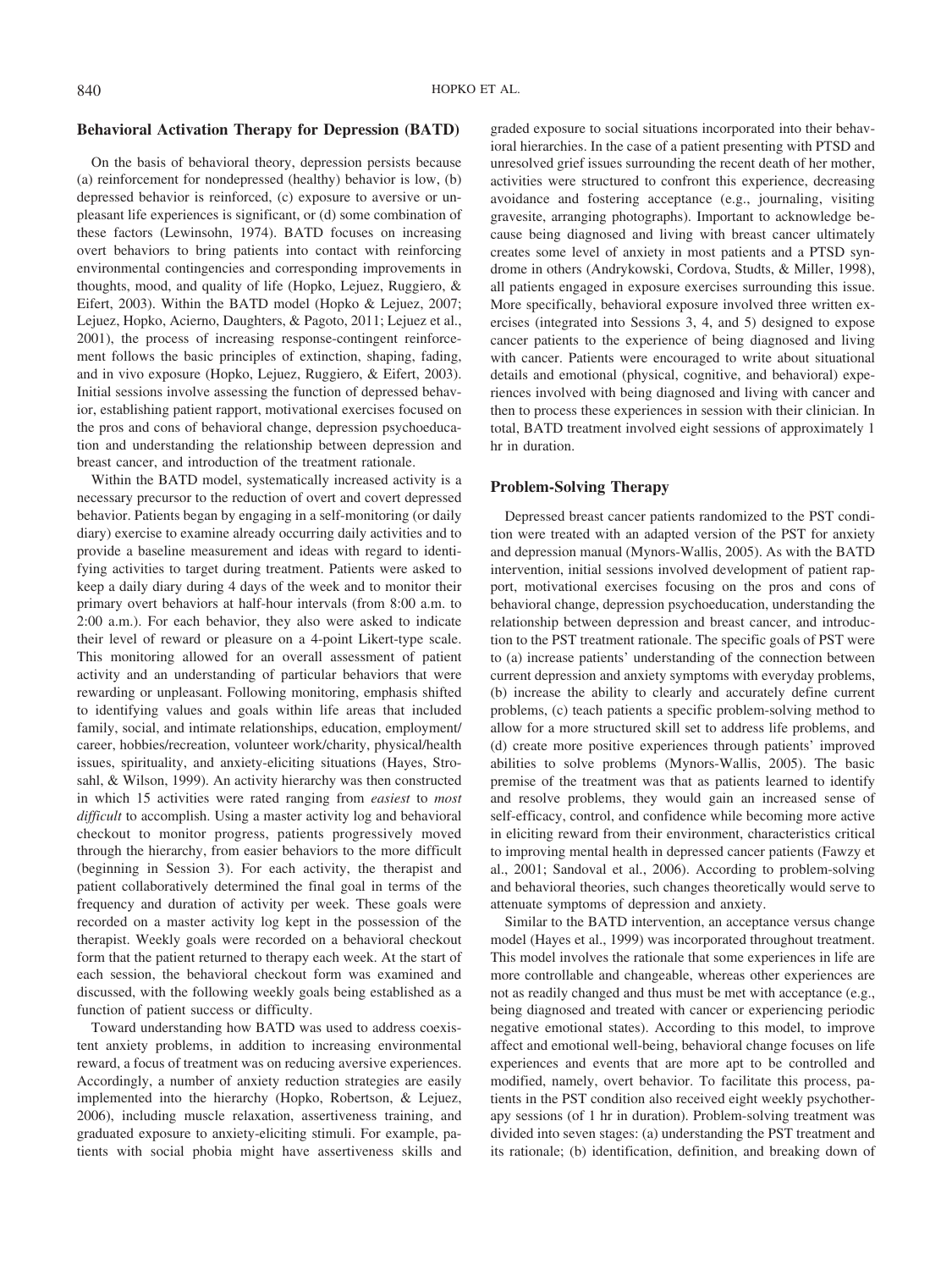the problem; (c) establishing achievable goals for problem resolution; (d) generating possible solutions; (e) evaluating and choosing the solution; (f) implementing the chosen solution; and (g) evaluating the outcome (Mynors-Wallis, 2005). There are variations of the PST approach when applied to cancer patients, including targeting of specific cancer symptoms (e.g., pain, fatigue, nausea, insomnia) and a systematic approach to patient-symptom matching (Nezu, Nezu, Felgoise, McClure, & Houts, 2003; Nezu, Nezu, Friedman, Faddis, & Houts, 1998; Nezu et al., 1999). Given the medical care setting in which this study was completed, however, the Mynors-Wallis (2005) approach was used given its documented efficacy in this context (Wolf & Hopko, 2008).

Stage 1 was accomplished during the first session, along with establishing a comprehensive list of current problems in each patient's life and education regarding the relationship of depression and breast cancer. Among the different potential problem areas addressed in this session were relationship with partner or spouse; relationships with children, parents, siblings, and other family members; relationships with friends; participation in potentially enjoyable behaviors, activities, or hobbies; spirituality; work; finances; housing; health problems; and legal issues. During each subsequent session of treatment, the patient and therapist collaborated on solving a different problem of the patient's choosing using Stages 2 through 7 (Stage 6 was assigned as homework, and Stage 7 was carried out at the beginning of the subsequent session). The patient chose each problem from the problem list generated in Session 1. During the course of treatment, patients were encouraged to continue to modify this problem list as new problems arose or as other problems not initially identified were recalled. Gradually throughout treatment, patients took a more prominent role in performing the problem-solving stages, requiring less input and guidance from the therapist as they became more skilled at implementing the stages. Similar to the BATD condition, patients completed written exposure exercises on the situational details and emotional (physical, cognitive, and behavioral) experiences of being diagnosed and living with cancer and then processed these experiences in session with their clinician.

# **Therapists and Treatment Fidelity**

Six advanced clinical psychology (doctoral) students served as therapists in this study. Two manuals were created for this study, one for each treatment condition.3 All therapists were skilled in the administration of both the BATD and PST interventions and were trained by the principal investigator (Derek R. Hopko) to administer these treatments. On the basis of randomization procedures, therapists treated patients in both the BATD and PST conditions. To ensure competent provision of both interventions, all sessions were audiotaped, and all therapists met for weekly individual supervision sessions with the principal investigator (Derek R. Hopko). Including patients completing their respective intervention and those discontinuing treatment, 549 therapy sessions were conducted across treatment conditions. Fifteen percent of these tapes  $(n = 82)$  were selected randomly for ratings of therapist competence and adherence by an independent evaluator with expertise in CBT (Sandra Denise Hopko, master's degree). Ratings were made on 0 (*no adherence/competence*) to 8 (*complete adherence/competence*) Likert-type scales on a session-by-session basis, with ratings based on adherence and ability in completing session objectives highlighted in the respective treatment manuals. Ratings indicated high therapist adherence (BATD:  $M = 7.3$ ,  $SD = 0.7$ ; PST:  $M = 7.1$ ,  $SD = 0.8$ ) and competence (BATD:  $M = 6.8$ ,  $SD = 0.9$ ; PST:  $M = 6.7$ ,  $SD = 0.9$ ) in administering both protocols, with no significant differences in adherence,  $F(1, 81) = 0.55$ ,  $p = .46$ , or competence,  $F(1, 81) = 0.20$ ,  $p = .65$ , as a function of intervention.

**Response and remission criteria.** Consistent with methods highlighted in previous trials of behavioral activation (Dimidjian et al., 2006), response represented significant symptomatic improvement, whereas remission represented improvement to the point of being asymptomatic within normal range. On the HRSD and BDI-II, response was defined as at least 50% reduction from baseline. Remission was defined as scores  $\leq$  7 on the HRSD and  $\leq 10$  on the BDI-II.

#### **Procedure**

Following recruitment and screening procedures described above, eligible participants were administered the ADIS-IV and all selfreport measures. All psychological assessments and treatment sessions were conducted at the Cancer Institute. Advanced doctoral students in clinical psychology conducted the comprehensive assessments. At the time of these assessments, examiners were unaware of the potential treatment condition of the patient if included in the study. If included following the comprehensive assessment, based on a preestablished randomization chart (Random Allocation Software, Version 1.0; Saghaei, 2004), patients were randomized to either BATD or PST. Patients subsequently engaged in their 8-week (oneon-one) treatment. When convenient, therapy sessions were scheduled to coincide with medical appointments. Two assessment and therapy rooms were reserved for study personnel, and ongoing communication was maintained among the principal investigator, director of the Cancer Institute (John L. Bell), medical oncologists, and staff. Accordingly, obstacles impeding data collection were quite limited. Posttreatment assessments were conducted following completion of treatment and at 3-, 6-, 9-, and 12-month follow-up. To promote continuity of care, therapists who had treated patients primarily conducted posttreatment assessments. Patients were paid \$25.00 for each assessment.

#### **Results**

#### **Treatment Outcome Data**

All clinical variables were initially examined with mixed-model analyses of variance (between subjects: treatment condition; within subjects [time]: pretreatment, posttreatment).<sup>4</sup> The clinical significance of pre–post differences was assessed using Cohen's *d* statistic (using the pooled standard deviation), where effect sizes of .2, .5, and .8 are considered small, medium, and large, respectively. On the basis of general guidelines (Hollis & Campbell, 1999), data

<sup>3</sup> Both treatment manuals are available from Derek R. Hopko on request.

<sup>4</sup> A statistical (e.g., Bonferroni) correction was not used given concerns regarding its use with conceptually divergent outcome variables (e.g., depression, social, medical outcomes), experimenter reluctance to increase Type II error, and other concerns associated with statistical adjustment procedures (Perneger, 1998).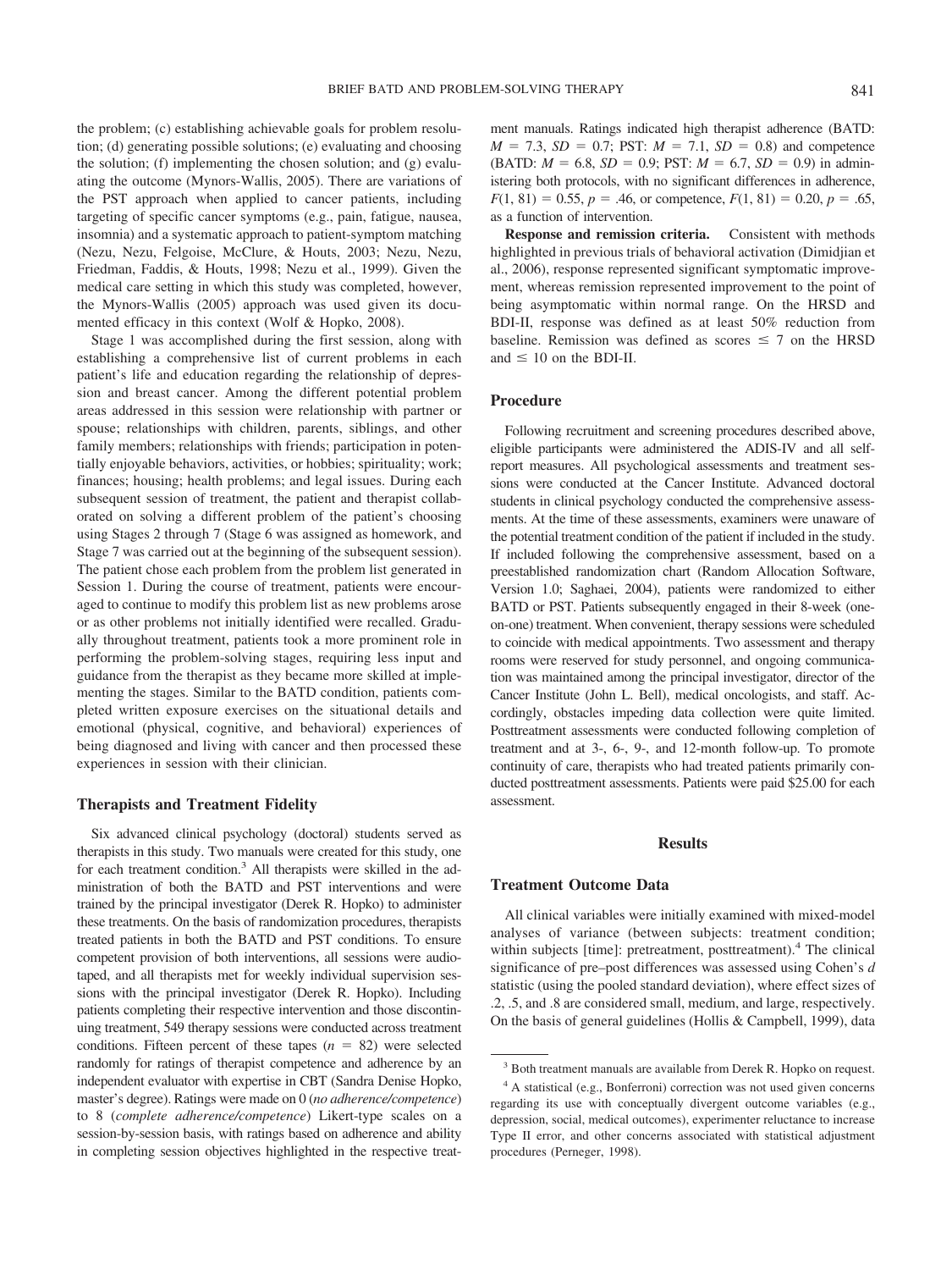on all patients randomly assigned to receive BATD or PST were analyzed on an intention-to-treat basis (ITT). For the 80 patients in the study, available data were as follows: posttreatment ( $n = 65$ ; i.e., 15 patients lost to attrition), 3-month follow-up  $(n = 57)$ , 6-month follow-up ( $n = 50$ ), 9-month follow-up ( $n = 45$ ), and 12-month follow-up  $(n = 41)$ . Fisher exact tests indicated that frequency of follow-up data at all assessment intervals did not differ as a function of treatment group (range:  $p = .08 - .35$ ). Given missing values, data were first subjected to a missing values analysis using SPSS Version 17.0. Data are considered missing completely at random (MCAR) when the probability that an observation  $(X_i)$  is missing is unrelated to the value of  $X_i$  or to the value of any other variables. The null hypothesis for Little's statistical test is that data are MCAR, and in this study, the missing value analysis suggested missing data points were in fact MCAR,  $\chi^2(393) = 309.31, p = .99$ . Accordingly, multiple imputation (MI) strategies were implemented to replace missing values. The basic strategy of MI is to progress through a series of data estimation steps resulting in multiple complete data sets whose coefficients vary from set to set (Allison, 2002; Little & Rubin, 1987). Analyses are then pooled according to Rubin's (1987) rules for combining estimates and standard errors from multiple data sets, and a final complete database is generated based on all available data.

To control for clinical and cancer-related variables that might potentially confound any between-group differences on primary outcome measures, data were collected at 3-, 6-, 9-, and 12-month follow-up to assess for any continued psychotherapy, antidepressant use, and whether patients underwent cancer-related treatment (i.e., breast surgery, chemotherapy, radiation therapy). For continued psychotherapy following the randomized controlled trial, at 3-month follow-up, 10 patients (18%) continued to receive psychotherapy based on referrals provided at posttreatment, BATD: 5; PST: 5;  $\chi^2(1) = 0.10, p = .75$ . At 6-month follow-up, nine patients (20%) were involved in continued psychotherapy, BATD: 5; PST: 4;  $\chi^2(1) = 0.56$ ,  $p = .45$ . At 9-month follow-up, seven patients (18%) were involved in continued psychotherapy, BATD: 4; PST: 3;  $\chi^2(1) = 1.21$ ,  $p = .55$ . Finally, at 12-month follow-up, six patients (19%) were involved in continued psychotherapy, BATD: 3; PST: 3;  $\chi^2(1) = 0.25$ ,  $p = .62$ . For antidepressant and/or antianxiety medication, at 3-month follow-up, 27 patients reported being on medication, BATD: 13; PST: 14;  $\chi^2(1) = 0.20$ ,  $p = .66$ . Of these patients, 22 were stabilized on medication at pretreatment and adhered to their original prescription, while five initiated pharmacotherapy, BATD: 3; PST: 2;  $\chi^2(1) = 0.20$ ,  $p = .65$ . Three patients had switched antidepressant medications, and three had changed dosages of their original medication at pretreatment (two increased, one decreased). At 6-month follow-up, 30 patients reported being on medication, BATD: 14; PST: 16;  $\chi^2(1) = 0.18$ ,  $p = .67$ . Of these patients, 25 maintained prescriptions reported at 3-month follow-up, while five initiated pharmacotherapy, BATD: 3; PST: 2;  $\chi^2(1) = 0.20$ ,  $p = .56$ . At 9-month follow-up, 28 patients reported being on medication, BATD: 13; PST: 15;  $\chi^2(1) = 0.01$ ,  $p = .96$ . Of these patients, 23 maintained prescriptions reported at 6-month follow-up, while five initiated pharmacotherapy, BATD: 2; PST: 3;  $\chi^2(1) = 0.02$ ,  $p = .95$ . Finally, at 12-month follow-up, 21 patients reported being on medication, BATD: 10; PST: 11;  $\chi^2(1) = 0.64$ ,  $p = .42$ . Of these patients, all 21 maintained prescriptions reported at 9-month follow-up. In terms of breast surgery, chemotherapy, and radiation therapy, the

frequency of these procedures at each follow-up interval was as follows: 3-month follow-up: breast surgery  $= 2 (4\%)$ , chemotherapy = 6 (12%), and radiation therapy = 8 (16%); 6-month follow-up: breast surgery = 3 (7%), chemotherapy = 1 (2%), and radiation therapy =  $2(4\%)$ ; 9-month follow-up: breast surgery = 1 (3%), chemotherapy = 3 (8%), and radiation therapy = 1 (3%); 12-month follow-up: breast surgery  $=$  4 (13%), chemotherapy  $=$ 1 (3%), and radiation therapy  $= 1$  (3%). For all these assessment intervals, chi-square analyses revealed no significant differences in cancer treatment between BATD and PST patients.

Finding no significant between-group differences on these clinical and cancer-related variables, we conducted ITT analyses. As reported in Table 2, there were no significant Group  $\times$  Time interactions across any outcome measure. However, main effects of time were evident across all outcome measures, range, *F*(1, 78) = 10.37 (SF-36 bodily pain:  $p < .01$ ) to 318.82 (HRSD:  $p <$ .001). Significant pre–post treatment improvement was observed on measures of self-reported (BDI-II) and clinician-rated depression (HRSD), environmental reward (EROS), somatic anxiety (BAI), quality of life (QOLI), social functioning (MSPSS), and all eight indices of medical outcomes (SF-36). Patients also reported strong treatment satisfaction with the BATD and PST protocols (CSQ). Also of high relevance, treatment improvements were clinically significant as indicated by moderate to large effect sizes on all depression, anxiety, and quality of life outcomes (range 0.54 –2.28). Effect sizes were also meaningful but somewhat less robust on indices of social support (MSPSS: range  $= 0.29 - 0.49$ ) and medical outcomes (SF-36: range  $= 0.33-1.24$ ). Important to note, based on a series of analyses of covariance that controlled for baseline symptoms, there were no significant differences in outcomes at posttreatment as a function of whether patients were medicated or nonmedicated with antidepressant or antianxiety medications.

**Follow-up hierarchical linear modeling analyses.** Following examination of treatment effects, growth curve analyses with hierarchical linear modeling (HLM, Version 6.08;: Bryk, Raudenbush, & Congdon, 2004) were used to examine the extent to which treatment effects were maintained over the 12-month posttreatment follow-up. Specifically, we fit the following Level 1 model to each outcome, where time was defined as month since the end of treatment:

# $Y_{ii}$ (Outcome) =  $\pi_{0i} + \pi_{1i}$ (Time) +  $e_i$ .

Accordingly,  $Y_{it}$  is the outcome for individual *i* at Time *t*,  $\pi_{0i}$  is the level of the outcome immediately after treatment for individual *i,*  $\pi_{1i}$  is the per-month change in the outcome for individual *i*, and *e<sub>i</sub>* is the variation in the outcome for individual *i* that is not due to time. This model can be understood as a within-person regression in which each outcome is regressed onto time and in which the nonindependence of individuals' repeated assessment is controlled in the second level of the model. This second level of the model also examined treatment differences as a function of time, where between-person differences in each parameter estimated in the Level 1 model were regressed onto treatment group in the second level of the model. Treatment group was differentially dummycoded in separate analyses to obtain change estimates for each group.

Results of these analyses are presented in the last column of Table 2. As indicated, in no analysis for either treatment group did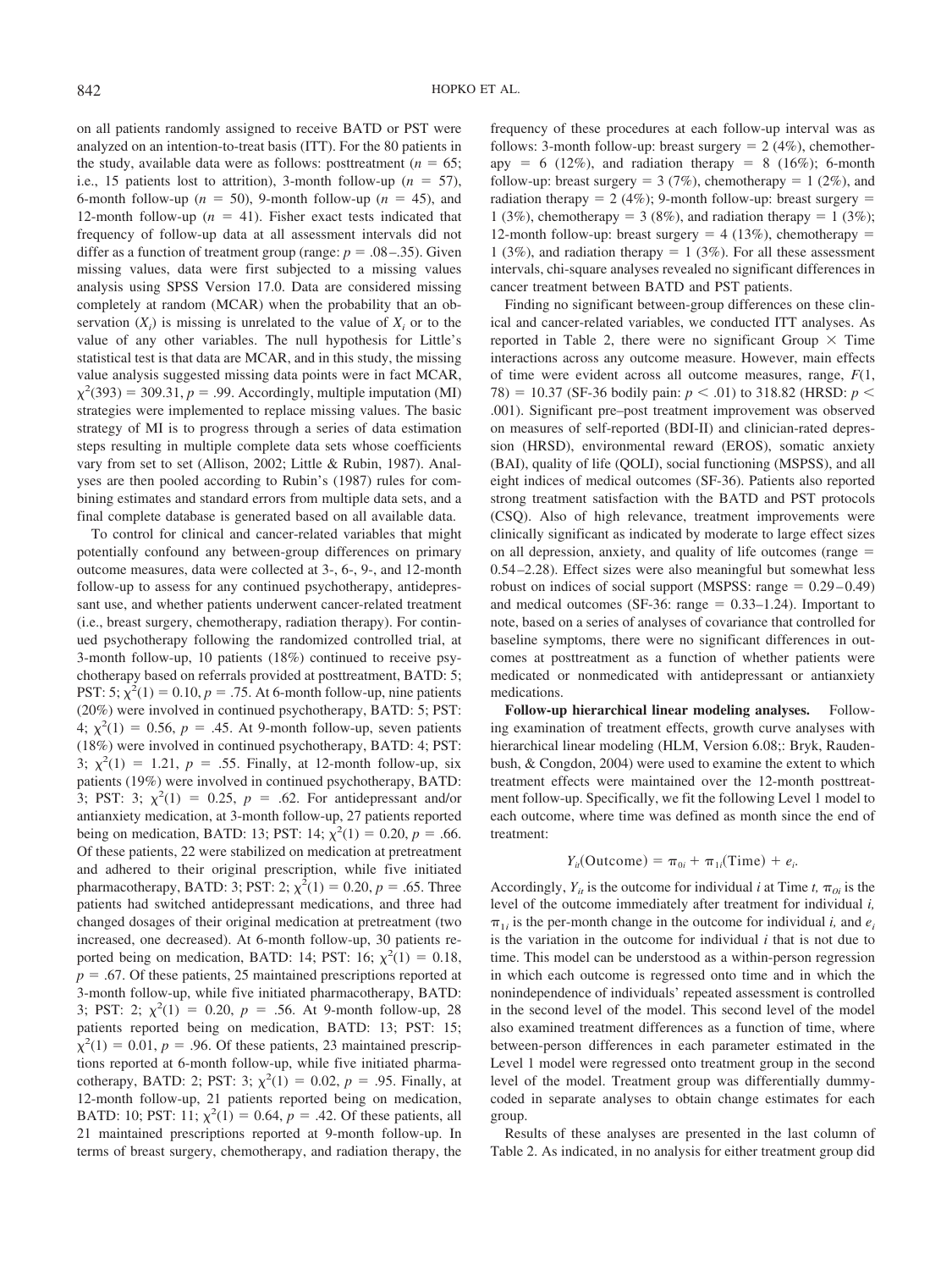| Table 2 |  |  |  |                                                                                 |  |
|---------|--|--|--|---------------------------------------------------------------------------------|--|
|         |  |  |  | Treatment Outcome as a Function of Intervention Group: Intent-to-Treat Analyses |  |

|                                   |                            |                                     |                                                |                  | Follow-up                              |                  |                   |                                |                             |
|-----------------------------------|----------------------------|-------------------------------------|------------------------------------------------|------------------|----------------------------------------|------------------|-------------------|--------------------------------|-----------------------------|
| Measure and<br>intervention group | M(SD)                      | Pretreatment Posttreatment<br>M(SD) | Group $\times$ Time<br>interaction, $F(1, 78)$ | 3-month<br>M(SD) | 6-month<br>M(SD)                       | 9-month<br>M(SD) | 12-month<br>M(SD) | Treatment<br>effect size $(d)$ | Follow-up<br>effect $(\pi)$ |
| BDI-II                            |                            |                                     | 0.04                                           |                  |                                        |                  |                   |                                |                             |
| <b>BATD</b>                       | 27.2 $(9.5)_{a}$           | 9.9 $(6.8)_{h}$                     |                                                | 9.6(5.4)         | 9.0(5.6)                               | 11.6(9.6)        | 7.0(4.8)          | 1.55                           | $-0.13_c$                   |
| <b>PST</b>                        | $26.7(7.4)_{\rm a}$        | $8.9(7.4)_{b}$                      |                                                | 9.1(6.9)         | 9.7(7.4)                               | 10.4(7.3)        | 7.7(6.4)          | 1.75                           | $-0.04_c$                   |
| <b>HRSD</b>                       |                            |                                     | 0.04                                           |                  |                                        |                  |                   |                                |                             |
| <b>BATD</b>                       | $19.2(7.0)$ <sub>2</sub>   | $6.0(4.7)_{b}$                      |                                                | 6.1(4.4)         | 5.7(3.2)                               | 6.1(4.8)         | 4.5(3.6)          | 1.91                           | $-0.11_c$                   |
| <b>PST</b>                        | $20.1(5.9)_{\rm a}$        | $6.7(4.0)_{h}$                      |                                                | 6.4(4.4)         | 6.3(4.7)                               | 5.9(4.7)         | 4.8(4.4)          | 2.28                           | $-0.14_{c}^{*}$             |
| <b>EROS</b>                       |                            |                                     | 0.01                                           |                  |                                        |                  |                   |                                |                             |
| <b>BATD</b>                       | $23.0(5.3)_{\rm a}$        | $28.2(3.8)_{h}$                     |                                                | 28.8(4.0)        | 28.3(3.5)                              | 29.1(4.7)        | 31.0(3.3)         | 0.93                           | $-0.19_c^*$                 |
| <b>PST</b>                        | 22.4(3.7)                  | $27.6(5.2)_{h}$                     |                                                | 28.5(5.5)        | 28.3(4.8)                              | 28.2(4.9)        | 29.6(4.7)         | 0.95                           | $-0.13_c$                   |
| BAI                               |                            |                                     | 0.41                                           |                  |                                        |                  |                   |                                |                             |
| <b>BATD</b>                       | $17.1(9.0)$ <sub>2</sub>   | $10.7(7.8)_{h}$                     |                                                | 9.5(7.8)         | 9.0(5.5)                               | 10.0(6.6)        | 7.5(5.2)          | 0.73                           | $-0.19c$                    |
| <b>PST</b>                        | 16.3 $(10.1)_{a}$          | 11.2 $(8.2)_{h}$                    |                                                | 9.8(7.0)         | 10.7(7.1)                              | 10.7(6.8)        | 9.2(7.2)          | 0.54                           | $-0.10_c$                   |
| <b>OOLI</b>                       |                            |                                     | 0.71                                           |                  |                                        |                  |                   |                                |                             |
| <b>BATD</b>                       | $0.3(1.9)_{a}$             | $2.1(1.6)_{b}$                      |                                                | 2.1(1.3)         | 2.6(1.0)                               | 2.6(1.7)         | 2.1(1.4)          | 1.02                           | 0.02 <sub>c</sub>           |
| <b>PST</b>                        | $0.5(1.8)$ <sub>a</sub>    | $1.9(1.8)_{b}$                      |                                                | 2.2(1.8)         | 2.2(1.5)                               | 2.2(1.7)         | 2.2(1.5)          | 0.77                           | $0.02_c$                    |
| <b>MSPSS</b>                      |                            |                                     | 0.88                                           |                  |                                        |                  |                   |                                |                             |
| <b>BATD</b>                       | $33.5(18.8)$ <sub>2</sub>  | $26.4(12.9)_{h}$                    |                                                | 29.1 (12.6)      | 29.6(12.3)                             | 26.5(12.1)       | 25.5(8.5)         | 0.49                           | $-0.14c$                    |
| <b>PST</b>                        | $32.3(16.8)$ <sub>2</sub>  | 28.2 $(13.7)_{h}$                   |                                                | 29.4 (15.3)      | 26.9(11.1)                             | 31.3(13.4)       | 29.4(13.5)        | 0.29                           | $0.14_c$                    |
| <b>SF-36 PF</b>                   |                            |                                     | 0.12                                           |                  |                                        |                  |                   |                                |                             |
| <b>BATD</b>                       | $49.3(30.1)$ <sub>2</sub>  | 58.3 $(24.5)_{h}$                   |                                                |                  | $61.7(25.0)$ $62.2(23.3)$ $65.8(19.4)$ |                  | 63.9 (17.9)       | 0.42                           | $0.51_{c}^{*}$              |
| <b>PST</b>                        | 53.7 $(24.8)_{a}$          | 64.3 $(20.8)_{h}$                   |                                                |                  | $61.4(23.9)$ $59.5(20.9)$ $62.0(20.3)$ |                  | 61.7(20.9)        | 0.59                           | $-0.15_c$                   |
| <b>SF-36 RF</b>                   |                            |                                     | 0.15                                           |                  |                                        |                  |                   |                                |                             |
|                                   |                            | 42.4 $(32.1)_{b}$                   |                                                |                  | 55.9 (31.8) 51.0 (30.4) 53.2 (29.4)    |                  | 61.9(24.8)        | 0.53                           |                             |
| <b>BATD</b>                       | $22.0(34.1)$ <sub>a</sub>  |                                     |                                                |                  |                                        |                  |                   |                                | $1.22_c^*$                  |
| <b>PST</b>                        | $27.0(37.8)$ <sub>2</sub>  | 43.6 $(41.3)_{h}$                   |                                                |                  | 38.2 (35.4) 53.5 (30.7) 48.4 (31.7)    |                  | 52.8 (34.2)       | 0.36                           | $0.95_c$                    |
| <b>SF-36 SF</b>                   |                            |                                     | 0.01                                           |                  |                                        |                  |                   |                                |                             |
| <b>BATD</b>                       | 32.4(22.8)                 | $62.1(22.3)_{h}$                    |                                                | 66.0(26.8)       | 70.9(20.7)                             | 68.1(21.4)       | 72.9 (17.7)       | 1.21                           | $0.79_c^*$                  |
| <b>PST</b>                        | 40.8(24.6)                 | 69.9 $(20.8)_{h}$                   |                                                | 65.8(26.9)       | 65.6(22.1)                             | 67.6(20.1)       | 69.4(21.6)        | 1.18                           | $0.02_c$                    |
| <b>SF-36 MH</b>                   |                            |                                     | 0.02                                           |                  |                                        |                  |                   |                                |                             |
| <b>BATD</b>                       | 48.1 $(17.9)_{a}$          | 70.8 $(13.5)_{h}$                   |                                                | 71.5 (13.9)      | 69.8(13.0)                             | 67.7(17.6)       | 72.9(12.1)        | 1.24                           | 0.01 <sub>c</sub>           |
| <b>PST</b>                        | 46.2(16.8)                 | $69.6(18.9)_{h}$                    |                                                | 69.1 (19.2)      | 66.3 (17.7)                            | 65.7(17.5)       | 69.8(18.0)        | 1.12                           | $-0.37_c$                   |
| <b>SF-36 RE</b>                   |                            |                                     | 0.60                                           |                  |                                        |                  |                   |                                |                             |
| <b>BATD</b>                       | 19.0(32.2)                 | 58.1 $(30.7)_{h}$                   |                                                |                  | 58.1 (34.5) 60.5 (34.1) 53.4 (29.2)    |                  | 67.1(23.9)        | 0.98                           | $0.45_c$                    |
| <b>PST</b>                        | 15.0 $(27.6)_{\text{a}}$   | 61.2 $(39.7)_{b}$                   |                                                | 60.6(38.1)       | $57.6(31.7)$ $47.2(34.7)$              |                  | 59.4 (39.7)       | 1.08                           | $-0.57_c$                   |
| <b>SF-36 V</b>                    |                            |                                     | 3.71                                           |                  |                                        |                  |                   |                                |                             |
| <b>BATD</b>                       | 27.6 $(19.6)_{a}$          | 39.1 $(19.7)_{h}$                   |                                                |                  | 46.3 (19.7) 45.3 (18.6) 48.5 (15.8)    |                  | 51.8(15.5)        | 0.44                           | $0.92_c^{***}$              |
| <b>PST</b>                        | 23.6(14.6)                 | 45.8 $(20.8)_{h}$                   |                                                |                  | 44.1 (23.6) 42.6 (19.1) 43.9 (19.3)    |                  | 46.8(18.0)        | 0.94                           | $0.06_{\rm d}$              |
| <b>SF-36 GH</b>                   |                            |                                     | 0.02                                           |                  |                                        |                  |                   |                                |                             |
| <b>BATD</b>                       | 43.2 $(19.1)$ <sub>a</sub> | 50.9 $(22.5)_{b}$                   |                                                | 57.9 (21.1)      | $60.5(16.6)$ $64.0(17.7)$              |                  | 62.7(16.1)        | 0.47                           | $0.99_c^{***}$              |
| <b>PST</b>                        | $51.3(21.6)$ <sub>2</sub>  | 58.5 $(17.3)_{h}$                   |                                                |                  | $60.0(20.2)$ $61.9(20.6)$ $62.3(18.1)$ |                  | 67.0(17.2)        | 0.37                           | $0.64_c^{*}$                |
| <b>SF-36 BP</b>                   |                            |                                     | 0.11                                           |                  |                                        |                  |                   |                                |                             |
| <b>BATD</b>                       | 46.4(26.6)                 | 55.5 $(22.7)_{h}$                   |                                                | 60.5(20.7)       | 65.1(17.0)                             | 63.3(16.4)       | 65.0(15.3)        | 0.33                           | $0.73_c^*$                  |
| <b>PST</b>                        | $51.4(26.7)_{\rm a}$       | 62.6 $(22.1)$ <sub>b</sub>          |                                                | 56.7(23.4)       | 55.9(25.6)                             | 60.0(24.2)       | 54.6 (19.8)       | 0.41                           | $-0.42_{d}$                 |
| <b>CSQ</b>                        |                            |                                     |                                                |                  |                                        |                  |                   |                                |                             |
| <b>BATD</b>                       |                            | 30.7(2.2)                           |                                                | 30.3(2.4)        | 30.9(2.4)                              | 30.4(2.9)        | 30.5(2.7)         | $\overline{\phantom{0}}$       | $-0.12$                     |
| <b>PST</b>                        | $\overline{\phantom{0}}$   | 30.6(2.1)                           |                                                | 30.5(1.9)        | 30.2(2.5)                              | 30.7(2.3)        | 30.6(2.4)         |                                | $-0.08$                     |

*Note.* Dashes indicate that data were not collected. Subscripts <sub>a</sub> and <sub>b</sub> represent statistically significant values, and subscripts c and d represent statistically significant values.  $\pi$  = raw change in dependent variable every month as estimated across the 12 follow-up months; BDI-II = Beck Depression Inventory–II; HRSD = Hamilton Rating Scale for Depression; EROS = Environmental Reward Observation Scale; BAI = Beck Anxiety Inventory;  $QOLI = Quality$  of Life Inventory; MSPSS = Multidimensional Scale of Perceived Social Support; SF-36 PF = Medical Outcomes Physical Functioning; SF-36 RF = Medical Outcomes Role Functioning; SF-36 SF = Medical Outcomes Social Functioning; SF-36 MH = Medical Outcomes Mental Health;  $SF-36$  RE = Medical Outcomes Role Emotional;  $SF-36$  V = Medical Outcomes Vitality;  $SF-36$  GH = Medical Outcomes General Health;  $SF-36$  BP = Medical Outcomes Bodily Pain; CSQ = Client Satisfaction Questionnaire; BATD = behavioral activation treatment for depression; PST = problemsolving therapy.  $p < .05.$   $\stackrel{\ast}{p} < .01.$   $\stackrel{\ast}{p} < .001.$ 

an outcome change in the direction of pretreatment levels. Indeed, in several cases, patients in each group demonstrated continued improvement throughout the follow-up interval. Notably, patients in the BATD group demonstrated continued posttreatment improvement on a greater number of outcomes (seven out of 14) than

patients in the PST group (two out of 14). In fact, for SF-36V vitality and SF-36 bodily pain, patients in the BATD group demonstrated significantly more posttreatment improvement than patients in the PST group. In summary, treatment effects experienced by both groups either persisted or increased in magnitude over the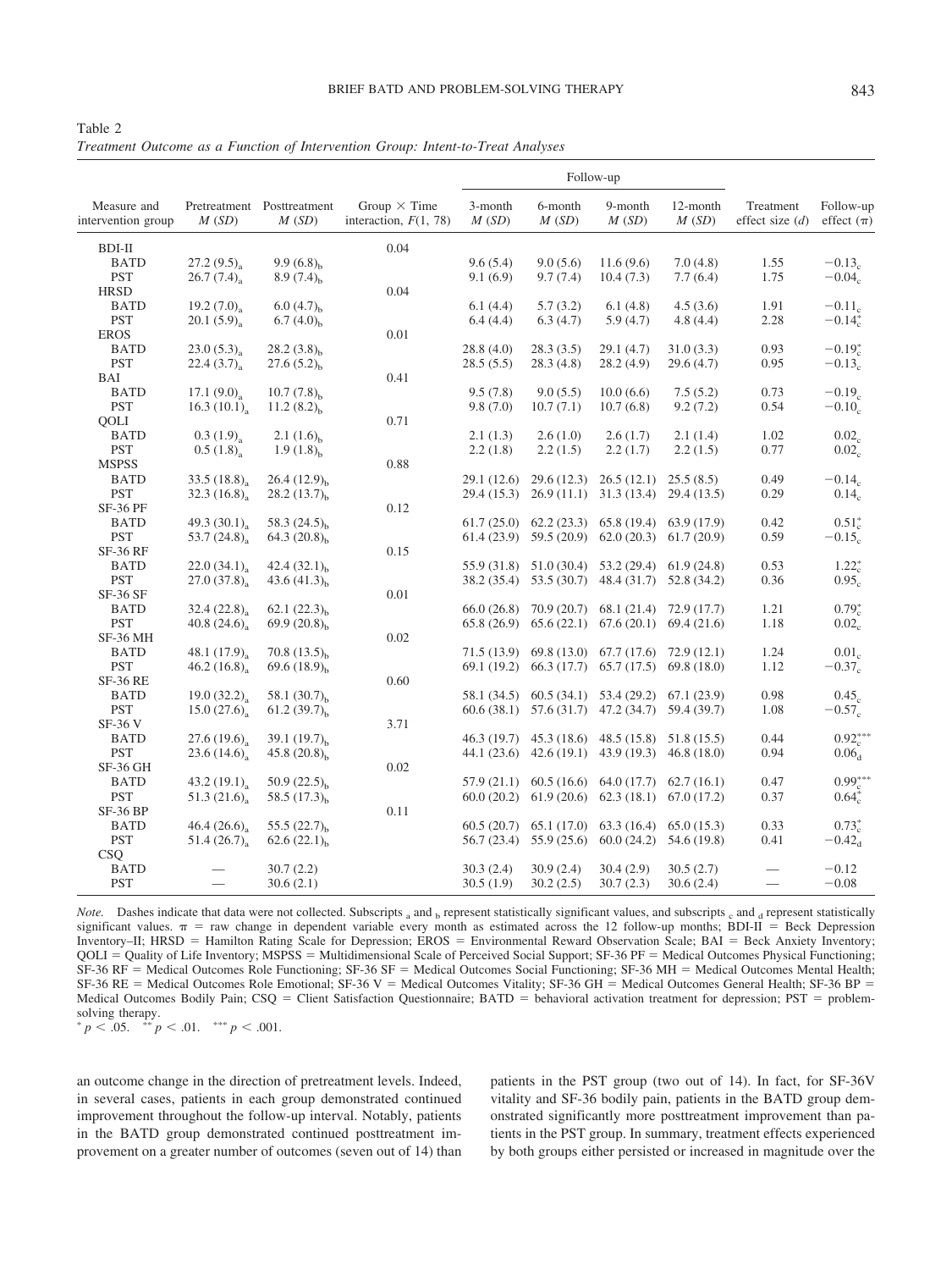12-month follow-up, and such improvements were particularly likely within the BATD group.

**Reliable change index.** To assess the significance of patient change on a more ideographic level, we utilized the reliable change index (RCI), a very rigorous statistic used to assess the clinical significance of pre–post changes for each individual patient (Jacobson & Truax, 1991). An RCI critical score is formulated based on descriptive data from the pretreatment (mean and standard deviation) and posttreatment assessment (mean), as well as the reliability of the measure being analyzed. For this study, critical values were formulated for the two primary depression outcome measures: HRSD (7.61) and BDI-II (10.02). For the HRSD, an ITT RCI analysis was conducted on the entire sample. Results revealed that 62 patients (78%; BATD = 30, PST = 32) were considered to have clinically significant reductions in clinician-rated depression symptoms. These RCI responders did not differ as a function of treatment condition,  $\chi^2(1) = 1.87$ ,  $p = .19$ . For the BDI-II, the ITT RCI analysis indicated that 63 patients (79%; BATD  $=$  31,  $PST = 32$ ) had clinically significant reductions in self-reported depression, and responders did not differ as a function of treatment,  $\chi^2(1) = 1.29$ ,  $p = .29$ .

**Response and remission.** ITT categorical response and remission rates for the BATD and PST groups at posttreatment also were calculated. As presented in Figure 2, overall combined rates of response and remission based on the BDI-II were  $70\%$  ( $n = 29$ ) in BATD and  $81\%$  ( $n = 31$ ) in PST. There was no significant difference across treatment groups in either response,  $\chi^2(1)$  = 2.29,  $p = .20$ , or remission rates,  $\chi^2(1) = 0.68$ ,  $p = .49$ . Furthermore, both response,  $\chi^2(1) = 1.01$ ,  $p = .45$ , and remission,  $\chi^2(1) = 0.68$ ,  $p = .49$ , were unrelated to whether patients were unmedicated or stabilized on medications at the time of the study. As presented in Figure 3, overall combined rates of response and







*Figure 3.* Response and remission rates at posttreatment based on the Hamilton Rating Scale for Depression (HRSD). BATD  $=$  behavioral activation treatment for depression;  $PST =$  problem-solving therapy.

remission based on the HRSD were  $78\%$  ( $n = 33$ ) in BATD and 81%  $(n = 31)$  in PST. There was no significant difference across treatment groups in either response,  $\chi^2(1) = 0.35$ ,  $p = .60$ , or remission rates,  $\chi^2(1) = 2.26$ ,  $p = .17$ . Consistent with BDI-II data, both response,  $\chi^2(1) = 1.30, p = .29$ , and remission,  $\chi^2(1) =$ 0.68,  $p = .49$ , were unrelated to whether patients were unmedicated or stabilized on medications at the time of the study.

**Number needed to treat.** The number needed to treat (NNT) is calculated to determine the number of patients who would need to be treated to prevent one additional bad outcome (i.e., the number of patients who need to be treated for a single patient to benefit when provided one intervention relative to another in a clinical trial; Laupacis, Sackett, & Roberts, 1988). In comparing BATD and PST, for example, the NNT is calculated as the reciprocal of the difference in the response rates between the interventions (Herbert, 2000). For treatment response to significantly differ across interventions, absolute risk reduction must not be associated with a confidence interval (CI) that crosses zero. On the basis of the total response and remission rates as defined by the BDI-II, the PST and BATD groups were not significantly different: 31 PST (81%) versus 29 BATD patients (70%), absolute risk reduction  $=$ 12.53%,  $95\%$  CI [-6.1, 31.2]. This corresponded to an NNT of eight, 95% CI [3.2, 14.0]. On the basis of the total response and remission rates as defined by the HRSD, the PST and BATD groups also did not experience differential treatment outcome: 31 PST (81%) versus 33 BATD patients (78%), absolute risk reduction =  $0.38\%$ , 95% CI [-17.6, 18.3]. This corresponded to an NNT of 266, 95% CI [5.5,  $\infty$ ].

#### **Discussion**

Major depression is highly prevalent in breast cancer patients and is associated with significant life impairment (Massie, 2004),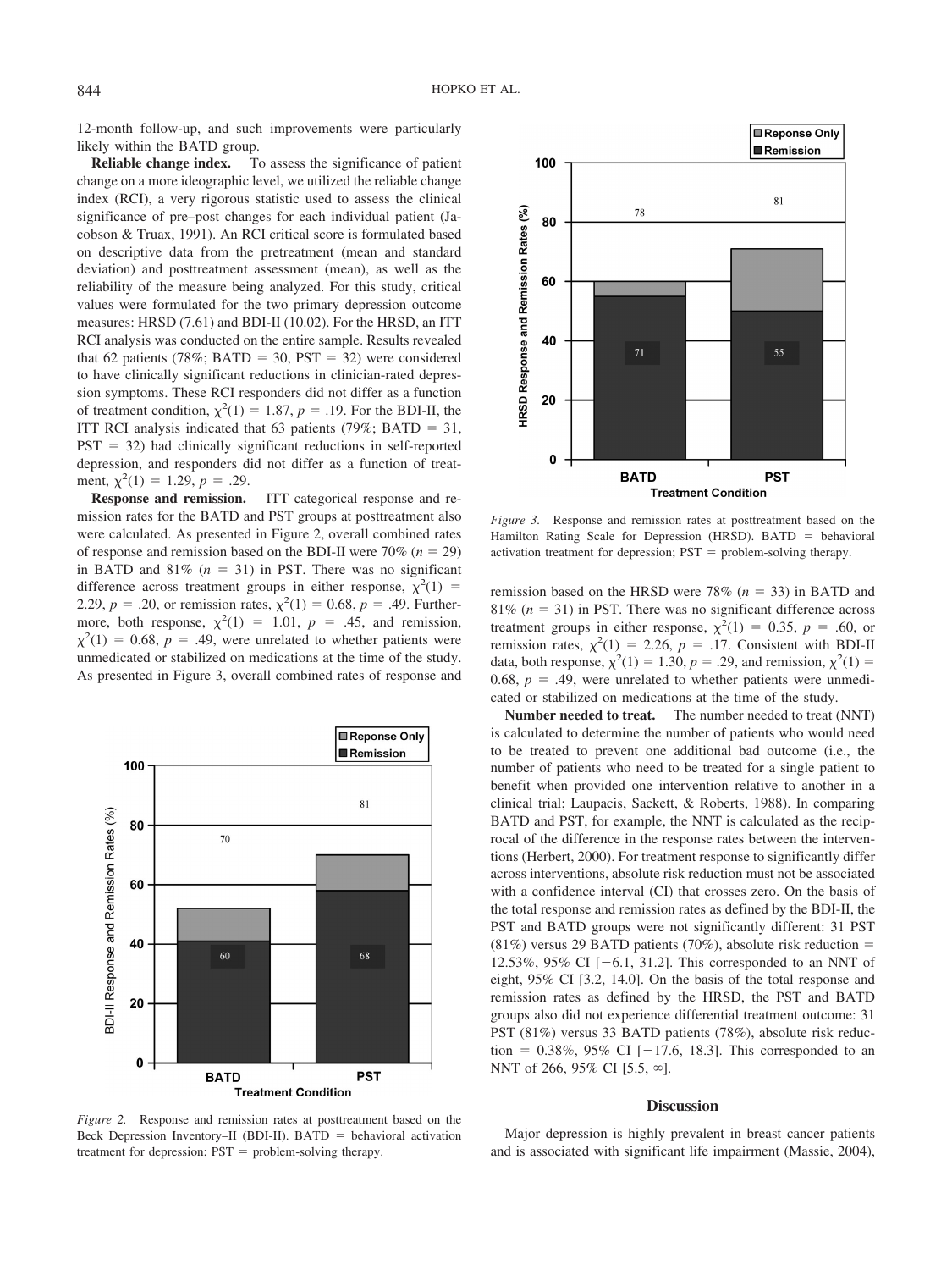yet meta-analytic research has yielded minimal convincing support for treating depression in this population (Fann et al., 2008; Lepore & Coyne, 2006; Newell et al., 2002). This study aimed to assess the efficacy of BATD, which is a practical and uncomplicated form of behavior therapy for treating depressed breast cancer patients, as compared to the gold-standard treatment PST. This study represents the third largest randomized trial of behavioral activation to date (following Dimidjian et al., 2006; Jacobson et al., 1996), is the largest and most rigorous trial of the BATD protocol (Hopko & Lejuez, 2007; Lejuez et al., 2001), and is the first randomized trial of behavioral activation with depressed cancer patients. In a stringent examination of BATD relative to the empirically validated PST, this longitudinal investigation provided compelling support for both treatments. Among the major findings, BATD and PST were both effective in decreasing depression and anxiety symptoms, as well as increasing environmental reward, quality of life, social support, and medical outcomes. Treatment gains were associated with strong effect sizes, and the reliable change, response and remission, and NNT criteria suggested that approximately two thirds of patients exhibited clinically significant improvement. These data are persuasive in that both BATD and PST produced response rates similar to the behavioral activation condition and superior to medication and cognitive therapy in what has been the defining trial of behavioral activation (Dimidjian et al., 2006). Strong therapist treatment integrity and excellent patient satisfaction also were evident with both treatment protocols. Robust treatment gains across outcome measures were maintained at 12-month follow-up, suggesting that both BATD and PST may elicit enduring treatment effects. Further research would be helpful to replicate the finding that BATD was associated with a greater likelihood of posttreatment improvement on several outcomes, particularly increased vitality and decreased bodily pain. Pertaining to potential additive benefits of medication, it is noteworthy that treatment gains at posttreatment and follow-up intervals were not associated with antidepressant and antianxiety medication usage, suggesting no significant synergistic benefit of a multimodal approach in this sample. Finally and perhaps somewhat surprisingly given sample characteristics that included a diagnosis of major depression and a major medical diagnosis, patient attrition (19%) was equivalent to or in some cases lower than that reported in prior treatment outcome research, suggesting good patient tolerability (Cuijpers et al., 2007; DeRubeis et al., 1999; Hollon et al., 2002).

These results build upon the two preliminary studies supporting BATD among depressed cancer patients in medical care settings (Hopko et al., 2005; Hopko, Bell, et al., 2008). The stronger research design, increased breadth of outcome measures, experimental control of cancer-related variables and medication usage, and year-long follow-up interval address many limitations associated with previous works. In addition, the favorable outcomes of patients in the PST treatment condition add to a growing literature supporting the efficacy of this intervention for depressed cancer patients (Allen et al., 2002; Meyer & Mark, 1995; Nezu et al., 2003). To be certain, there are fundamental differences in the way BATD and PST are administered. In BATD, depression is treated through self-monitoring, contingency management, a value assessment, and structured activity scheduling. In contrast, PST largely is based on learning a problem-solving algorithm that allows for increased coping skills and emotion regulation, decreased impulsivity, enhanced logic, and subsequent depression management. Applied to cancer patients, BATD has perhaps been more focused on anxiety-related exposure (Hopko & Lejuez, 2007), and PST more focused on cancer-symptom management (Nezu et al., 1998). Despite these distinctions and addressing the finding of no differences between BATD and PST at posttreatment, there are functional similarities between treatments. Perhaps most importantly, the interventions employ different strategies to achieve a common purpose, namely, behavior modification to increase RCPR. For that matter, it could be argued that both interventions also decrease aversive environmental contingencies, a maintaining factor of depression (Lewinsohn, 1974). Consistent with unified theories of emotional disorders (Barlow, Allen, & Choate, 2004), decreasing avoidance behavior through both BATD and PST may potentially be the critical (and similar) component of change.

Although study findings are promising, several limitations remain are evident. First, primarily due to population characteristics in the geographical region of study, the sample was predominantly Caucasian, raising some concerns about generalizability. Accordingly, to complement behavior activation research with Latina samples (Kanter, Santiago-Rivera, Rusch, Busch, & West, 2010), a more concerted effort is needed to examine the efficacy of BATD and PST among minorities as well as whether minorityspecific protocol modifications are essential to improving treatment outcome. Second, although results support BATD and PST for attenuating depression, only the BAI was used to assess anxiety, and there was no assessment of anxiety disorder remission at assessment intervals. In the two earlier randomized trials, anxiety also was not examined systematically (Dimidjian et al., 2006; Jacobson et al., 1996). This situation is problematic given the comorbidity between depression and anxiety (Barlow, 2002; Mineka, Watson, & Clark, 1998). Indeed, when clearly distinguishing behavior activation from exposure-based therapy (Hopko et al., 2006), research on the efficacy of behavior activation for anxiety is minimal (Jakupcak et al., 2006; Mulick & Naugle, 2004). Accordingly, there is a pressing need to assess whether behavior activation therapies can stand alone or whether these approaches require supplementation of specific anxiety interventions to adequately treat coexistent anxiety disorders (DeRubeis & Crits-Christoph, 1998). Third, related to this issue, at this stage it is unclear whether a more systematic BATD treatment–patient matching procedure would increase positive treatment outcome (e.g., an extra module for patients with a coexistent anxiety disorder). Fourth, although there was some support for continued improvement in the BATD group at 12-month follow-up, any incremental benefits of BATD must be weighed against potential costs. For example, it may be argued that BATD is somewhat more complex due to the inclusion of behavioral interventions that might not be easily transportable to medical settings (e.g., progressive muscle relaxation, anxiety-related exposure). Fifth, the study design could have been strengthened via inclusion of an additional group receiving no treatment. This not only would have allowed for strengthened conclusions on treatment effects but also would have allowed for assessment of mortality as a function of psychotherapy, an area of research yielding equivocal findings in cancer patients (Coyne, Stefanek, & Palmer, 2007; Spiegel & Giese-Davis, 2003). Sixth, although the ADIS-IV has good psychometric properties and likely yielded valid diagnostic data, it is conceivable that a more comprehensive protocol such as the Structured Clinical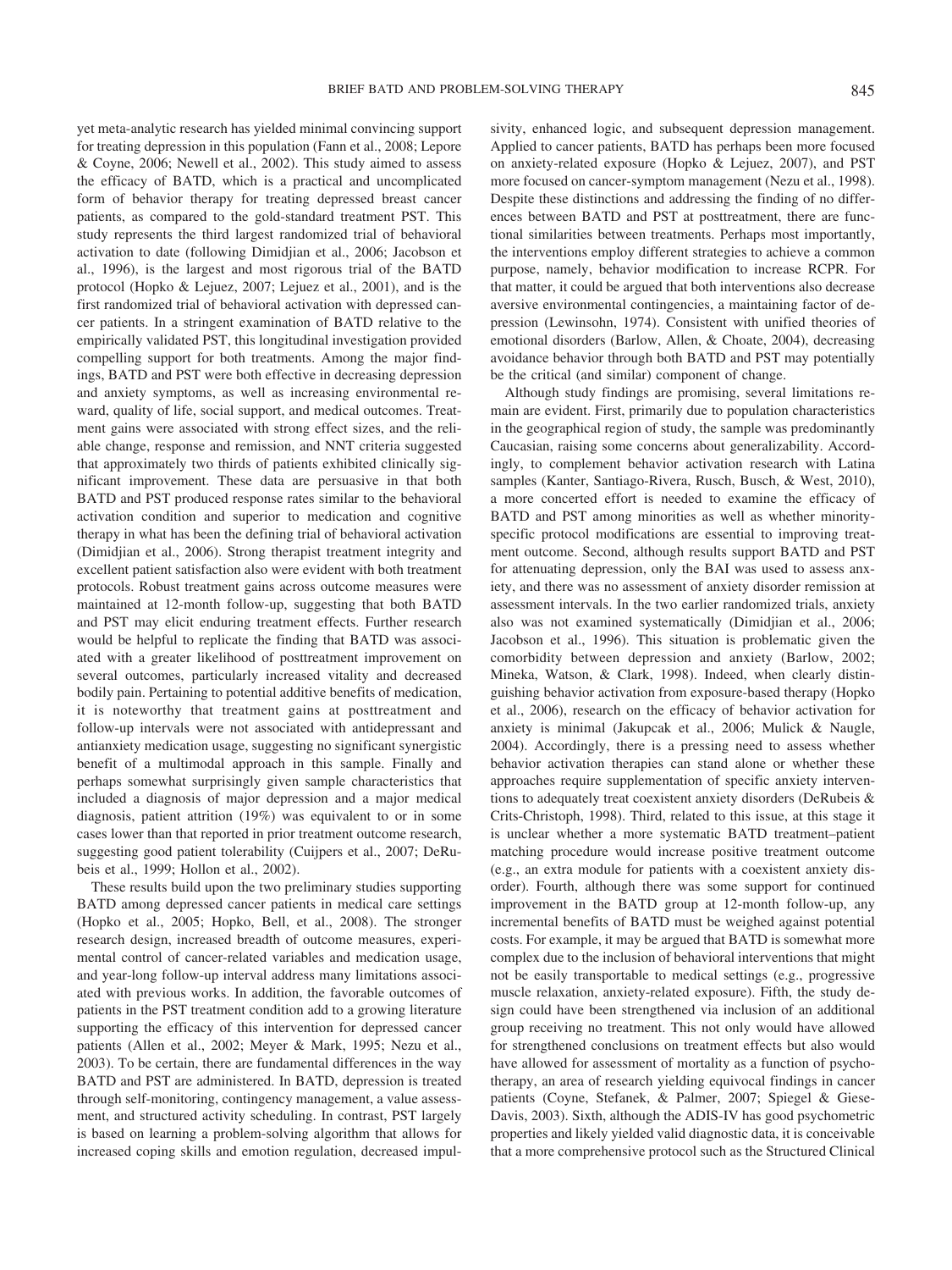Interview for *DSM–IV* (First, Spitzer, Gibbon, & Williams, 1996) would have allowed for a more complete diagnostic picture. Indeed, the ADIS-IV was chosen to abbreviate an already very time-intensive assessment procedure. Relatedly, readministering the ADIS-IV at posttreatment and follow-up to determine whether patients met criteria for major depression could have solidified outcome data. Seventh, although all outcome measures have strong psychometric properties, with the exception of the BDI-II, substantially more empirical work is necessary to demonstrate their utility among cancer patients. For example, it is conceivable that the BAI, which is not well studied among cancer patients, may include somatic symptoms that overlap too greatly with physical symptoms of cancer and associated interventions so as to decrease the likelihood of finding significant and meaningful treatment effects. Finally, as suggested earlier, a more extensive and heterogeneous patient sample will be necessary to replicate findings and assess external validity.

Despite these limitations, this study addressed methodological limitations highlighted in previous works and a largely cynical and controversial perspective of the merits of psychotherapy with cancer patients (Lepore & Coyne, 2006; Newell et al., 2002). Although more data are required, the study supports the efficacy of BATD and PST as viable treatments for depressed breast cancer patients. These data are especially important given inadequate attention to recognizing and treating depression in breast cancer patients and the substantial psychosocial and medical impairment that depressed cancer patients often experience. Further programmatic research in the form of carefully designed randomized trials will help to discern the practicality and efficacy of BATD and PST in reducing depression in breast cancer patients and other medical samples, as well as whether activation-based treatments may ultimately help to improve quality of care and longevity of life. From the practical perspective of working toward developing uncomplicated interventions that could be of value in medical care settings where time, expertise, and cost-effectiveness are at a premium, the potential utility of these approaches also is appealing. Being able to provide these services within medical oncology settings may increase treatment access and adherence as well as decrease stress in breast cancer patients who may already be overwhelmed by numerous medical appointments. Finally, as demonstrated with brief problem-solving interventions administered in medical care settings (Arean, Hegel, Vannoy, Fan, & Unutzer, 2008; Hegel, Barrett, Cornell, & Oxman, 2002; Mynors-Wallis, Davies, Gray, Barbour, & Gath, 1997; Mynors-Wallis, Gath, Day, & Baker, 2000; Mynors-Wallis, Gath, Lloyd-Thomas, & Thomlinson, 1995; Wolf & Hopko, 2008), it also might be reasonable to effectively train behavioral activation treatment providers who might include oncologists, nurses, nurse practitioners, depression health specialists, and/or physician extenders.

#### **References**

- Akechi, T., Okuyama, T., Onishi, J., Morita, T., & Furukawa, T. A. (2009). Psychotherapy for depression among incurable cancer patients. *Cochrane Database of Systematic Reviews, 2008*(2), Article CD005537. doi:10.1002/14651858.CD005537.pub2
- Allen, S. M., Shah, A. C., Nezu, A. M., Nezu, C. M., Ciambrone, D., Hogan, J., & Mor, V. (2002). A problem-solving approach to stress reduction among younger women with breast carcinoma: A randomized controlled trial. *Cancer, 94,* 3089 –3100. doi:10.1002/cncr.10586

Allison, P. (2002). *Missing data.* Thousand Oaks, CA: Sage.

- American Psychiatric Association. (1994). *Diagnostic and statistical manual of mental disorders* (4th ed.). Washington, DC: Author.
- Andersen, B. L. (1992). Psychological interventions for cancer patients to enhance the quality of life. *Journal of Consulting and Clinical Psychology, 60,* 552–568. doi:10.1037/0022-006X.60.4.552
- Andrykowski, M. A., Cordova, M. J., Studts, J. L., & Miller, T. W. (1998). Posttraumatic stress disorder after treatment for breast cancer: Prevalence of diagnosis and use of the PTSD Checklist—Civilian Version (PCL–C) as a screening instrument. *Journal of Consulting and Clinical Psychology, 66,* 586 –590. doi:10.1037/0022-006X.66.3.586
- Antoni, M. H., Lehman, J. M., Kilbourn, K. M., Boyers, A. E., Culver, J. L., Alferi, S. M., . . . Carver, C. S. (2001). Cognitive– behavioral stress management intervention decreases the prevalence of depression and enhances benefit finding among women under treatment for early-stage breast cancer. *Health Psychology, 20,* 20 –32. doi:10.1037/0278- 6133.20.1.20
- Arean, P., Hegel, M., Vannoy, S., Fan, M. Y., & Unutzer, J. (2008). Effectiveness of problem-solving therapy for older, primary care patients with depression: Results from the IMPACT project. *Gerontologist, 48,* 311–323. doi:10.1093/geront/48.3.311
- Armento, M. E. A., & Hopko, D. R. (2007). The development and validation of the Environmental Reward Observation Scale (EROS). *Behavior Therapy, 38,* 107–119. doi:10.1016/j.beth.2006.05.003
- Arnau, R. C., Meagher, M. W., Norris, M. P., & Bramson, R. (2001). Psychometric evaluation of the Beck Depression Inventory-II with primary care medical patients. *Health Psychology, 20,* 112–119. doi: 10.1037/0278-6133.20.2.112
- Baer, L., Jacobs, D. G., Meszler-Reizes, J., Blais, M., Fava, M., Kessler, R., . . . O'Laughlen, J. (2000). Development of a brief screening instrument: The HANDS. *Psychotherapy and Psychosomatics*, 69, 35-41. doi:10.1159/000012364
- Barlow, D. H. (2002). *Anxiety and its disorders: The nature and treatment of anxiety and panic* (2nd ed.). New York, NY: Guilford Press.
- Barlow, D. H., Allen, L. B., & Choate, M. L. (2004). Toward a unified treatment for emotional disorders. *Behavior Therapy, 35,* 205–230. doi:10.1016/S0005-7894(04)80036-4
- Baum, A., & Andersen, B. L. (Eds.). (2001). *Psychosocial interventions for cancer.* Washington, DC: American Psychological Association. doi: 10.1037/10402-000
- Beck, A. T., & Steer, R. A. (1993). *Beck Anxiety Inventory: Manual.* San Antonio, TX: Psychological Corporation.
- Beck, A. T., Steer, R. A., & Brown, G. K. (1996). *Manual for Beck Depression Inventory-II.* San Antonio, TX: Psychological Corporation.
- Brown, T. A., Di Nardo, P., & Barlow, D. H. (1994). *Anxiety Disorders Interview Schedule for DSM–IV.* San Antonio, TX: Psychological Corporation.
- Bryk, A. S., Raudenbush, S. W., & Congdon, R. T. (2004). *HLM: Hierarchical linear modeling with the HLM/2L and HLM/3L programs.* Chicago, IL: Scientific Software International.
- Burgess, C., Cornelius, V., Love, S., Graham, J., Richards, M., & Ramirez, A. (2005). Depression and anxiety in woman with early breast cancer: Five year observational cohort study. *British Medical Journal, 330,* 702–705. doi:10.1136/bmj.38343.670868.D3
- Carlson, L. E., & Butz, B. D. (2004). Efficacy and medical offset of psychosocial interventions in cancer care: The case for economic analyses. *Psycho-Oncology, 13,* 837– 849. doi:10.1002/pon.832
- Chambless, D. L., & Hollon, S. D. (1998). Defining empirically supported treatments. *Journal of Consulting and Clinical Psychology, 66,* 7–18. doi:10.1037/0022-006X.66.1.7
- Chirikos, T. N., Russell-Jacobs, A., & Jacobsen, P. B. (2002). Functional impairment and the economic consequences of female breast cancer. *Women & Health, 36,* 1–20. doi:10.1300/J013v36n01\_01
- Ciaramella, A., & Poli, P. (2001). Assessment of depression among cancer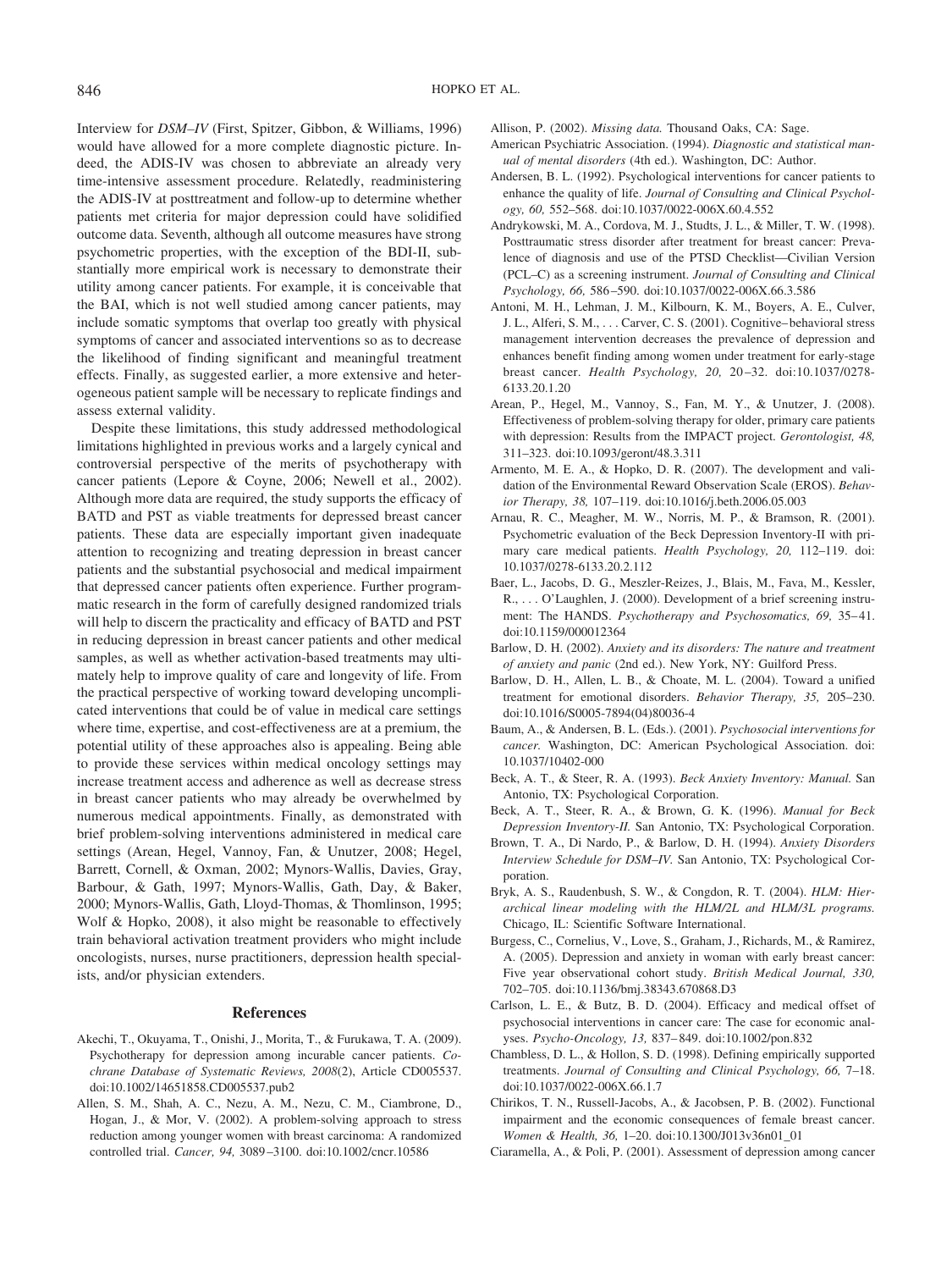patients: The role of pain, cancer type, and treatment. *Psycho-Oncology, 10,* 156 –165. doi:10.1002/pon.505

- Coyne, J. C., & Kagee, A. (2001). More may not be better in psychosocial interventions for cancer patients. *Health Psychology, 20,* 458. doi: 10.1037/0278-6133.20.6.458
- Coyne, J. C., Stefanek, M., & Palmer, S. C. (2007). Psychotherapy and survival in cancer: The conflict between hope and evidence. *Psychological Bulletin, 133,* 367–394. doi:10.1037/0033-2909.133.3.367
- Croyle, R. T., & Rowland, J. H. (2003). Mood disorders and cancer: A National Cancer Institute perspective. *Biological Psychiatry, 54,* 191– 194. doi:10.1016/S0006-3223(03)00427-X
- Cuijpers, P., van Straten, A., Shuurmans, J., van Oppen, P., Hollon, S. D., & Andersson, G. (2010). Psychotherapy for chronic major depression and dysthymia: A meta-analysis. *Clinical Psychology Review, 30,* 51– 62. doi:10.1016/j.cpr.2009.09.003
- Cuijpers, P., van Straten, A., & Warmerdam, L. (2007). Behavioral activation treatments of depression: A meta-analysis. *Clinical Psychology Review, 27,* 318 –326. doi:10.1016/j.cpr.2006.11.001
- Cunningham, A. J., Edmonds, C. V. I., Jenkins, G. P., Pollack, H., Lockwood, G. A., & Warr, D. (1998). A randomized controlled trial of the effects of group psychological therapy on survival in women with metastatic breast cancer. *Psycho-Oncology, 7,* 508 –517. doi:10.1002/(SICI)1099- 1611(199811/12)7:6<508::AID-PON376>3.0.CO;2-7
- Daughters, S. B., Braun, A. R., Sargeant, M. N., Reynolds, E. K., Hopko, D. R., Blanco, C., . . . Lejuez, C. W. (2008). Effectiveness of a brief behavioral treatment for inner-city illicit drug users with elevated depressive symptoms: The Life Enhancement Treatment for Substance Use (LETS Act!). *Journal of Clinical Psychiatry, 69,* 122–129. doi:10.4088/ JCP.v69n0116
- DeRubeis, R. J., & Crits-Christoph, P. (1998). Empirically supported individual and group psychological treatments for adult mental disorders. *Journal of Consulting and Clinical Psychology, 66,* 37–52. doi: 10.1037/0022-006X.66.1.37
- DeRubeis, R. J., Gelfand, L. A., Tang, T. Z., & Simons, A. D. (1999). Medications versus cognitive-behavior therapy for severely depressed outpatients: Mega-analysis of four randomized comparisons. *American Journal of Psychiatry, 156,* 1007–1013.
- Dexter, P. R., Stump, T. E., Tierney, W. M., & Wolinsky, F. D. (1996). The psychometric properties of the SF-36 among older adults in a clinical setting. *Journal of Clinical Geropsychology, 2,* 225–237.
- Dimidjian, S., Hollon, S. D., Dobson, K. S., Schmaling, K. B., Kohlenberg, R. J., Addis, M. E., . . . Jacobson, N. S. (2006). Randomized trial of behavioral activation, cognitive therapy, and antidepressant medication in the acute treatment of adults with major depression. *Journal of Consulting and Clinical Psychology, 74,* 658 – 670. doi:10.1037/0022- 006X.74.4.658
- Dobson, K. S., Hollon, S. D., Dimidjian, S., Schmaling, K. B., Kohlenberg, R. J., Gallop, R. J., ... Jacobson, N. S. (2008). Randomized trial of behavioral activation, cognitive therapy, and antidepressant medication in the prevention of relapse and recurrence in major depression. *Journal of Consulting and Clinical Psychology, 76,* 468 – 477. doi:10.1037/0022- 006X.76.3.468
- Dozois, D. J., Dobson, K. S., & Ahnberg, J. L. (1998). A psychometric evaluation of the Beck Depression Inventory-II. *Psychological Assessment, 10,* 83– 89. doi:10.1037/1040-3590.10.2.83
- Edelman, S., Bell, D. R., & Kidman, A. D. (1999). A group cognitive behavior therapy programme with metastatic breast cancer patients. *Psycho-Oncology, 8,* 295–305. doi:10.1002/(SICI)1099-1611(199907/08)8:4 <295::AID-PON386>3.0.CO;2-Y
- Ekers, D., Richards, D., & Gilbody, S. (2008). A meta-analysis of randomized trials of behavioural treatment of depression. *Psychological Medicine, 38,* 611– 623.
- Ekers, D., Richards, D., McMillan, D., Bland, J. M., & Gilbody, S. (2011). Behavioral activation delivered by the non-specialist: Phase II random-

ized controlled trial. *British Journal of Psychiatry, 198, 66-72.* doi: 10.1192/bjp.bp.110.079111

- Evans, D. L., Charney, D. S., Lewis, L., Golden, R. N., Gorman, J. M., Krishnan, K. R. R., . . . Valvo, W. J. (2005). Mood disorders in the medically ill: Scientific review and recommendations. *Biological Psychiatry, 58,* 175–189. doi:10.1016/j.biopsych.2005.05.001
- Fann, J. R., Thomas-Rich, A. M., Katon, W. J., Cowley, D., Pepping, M., McGregor, B. A., & Gralow, J. (2008). Major depression after breast cancer: A review of epidemiology and treatment. *General Hospital Psychiatry, 30,* 112–126. doi:10.1016/j.genhosppsych.2007.10.008
- Farabaugh, A. H., Locascio, J. J., Yap, L., Weintraub, D., McDonald, W. M., Agoston, M., ... Fava, M. (2009). Patterns of depressive symptoms in Parkinson's disease. *Psychosomatics, 50,* 448 – 454. doi: 10.1176/appi.psy.50.5.448
- Fawzy, F. I., Fawzy, N. W., & Canada, A. L. (2001). Psychoeducational intervention programs for patients with cancer. In A. Baum & B. L. Andersen (Eds.), *Psychosocial interventions for cancer* (pp. 235–267). Washington, DC: American Psychological Association. doi:10.1037/ 10402-013
- First, M. B., Spitzer, R. L., Gibbon, M., & Williams, J. (1996). *Structured Clinical Interview for DSM–IV Axis I Disorders-Patient Edition (SCID-I/P, Version 2.0).* New York, NY: New York Psychiatric Institute, Biometrics Research Department.
- Fortner, B. V., Stepanski, E. J., Wang, S. C., Kasprowicz, S., & Durrence, H. H. (2002). Sleep and quality of life in breast cancer patients. *Journal of Pain and Symptom Management, 24,* 471– 480. doi:10.1016/S0885- 3924(02)00500-6
- Frisch, M. B. (1994). *Manual and treatment guide for the Quality of Life Inventory.* Minneapolis, MN: National Computer Systems.
- Frisch, M. B. (1999). Quality of life assessment/intervention and the Quality of Life Inventory (QOLI). In M. E. Maruish (Ed.), *The use of psychological testing for treatment planning and outcomes assessment* (2nd ed., pp. 1277–1331). Mahwah, NJ: Erlbaum.
- Fukui, S., Kugaya, A., Okamura, H., Kamiya, M., Koike, M., Nakanishi, T., . . . Uchitomi, Y. (2000). A psychosocial group intervention for Japanese women with primary breast carcinoma: A randomized controlled trial. *Cancer, 89,* 1026 –1036. doi:10.1002/1097-0142(20000901)89:5 <1026::AID-CNCR12>3.0.CO;2-5
- Gawrysiak, M., Nicholas, C., & Hopko, D. R. (2009). Behavioral activation for moderately depressed university students: Randomized controlled trial. *Journal of Counseling Psychology, 56, 468-475*. doi: 10.1037/a0016383
- Gonzalez, J. S., Safren, S. A., Cagliero, E., Wexler, D. J., Delahanty, L., Wittenberg, E., ... Grant, R. W. (2007). Depression, self-care, and medication adherence in Type 2 diabetes. *Diabetes Care, 30,* 2222– 2227. doi:10.2337/dc07– 0158
- Goodwin, P. J., Leszcz, M., Ennis, M., Koopmans, J., Vincent, L., Guther, H., . . . Hunter, J. (2001). The effect of group psychosocial support on survival in metastatic breast cancer. *New England Journal of Medicine, 345,* 1719 –1726. doi:10.1056/NEJMoa011871
- Hamilton, M. (1960*).* A rating scale for depression. *Journal of Neurology, Neurosurgery & Psychiatry, 23,* 56 – 61. doi:10.1136/jnnp.23.1.56
- Hayes, S. C., Strosahl, K. D., & Wilson, K. G. (1999). *Acceptance and commitment therapy: An experiential approach to behavior change.* New York, NY: Guilford Press.
- Hegel, M., Barrett, J., Cornell, J., & Oxman, T. (2002). Predictors of response to problem-solving treatment of depression in primary care. *Behavior Therapy, 33,* 511–527. doi:10.1016/S0005-7894(02)80014-4
- Herbert, R. D. (2000). How to estimate treatment effects from reports of clinical trials: II. Dichotomous outcomes. *Austrian Journal of Physiotherapy, 46,* 309*–*313.
- Hewitt, M., & Rowland, J. H. (2002). Mental health service use among adult cancer survivors: Analyses of the National Health Institute survey.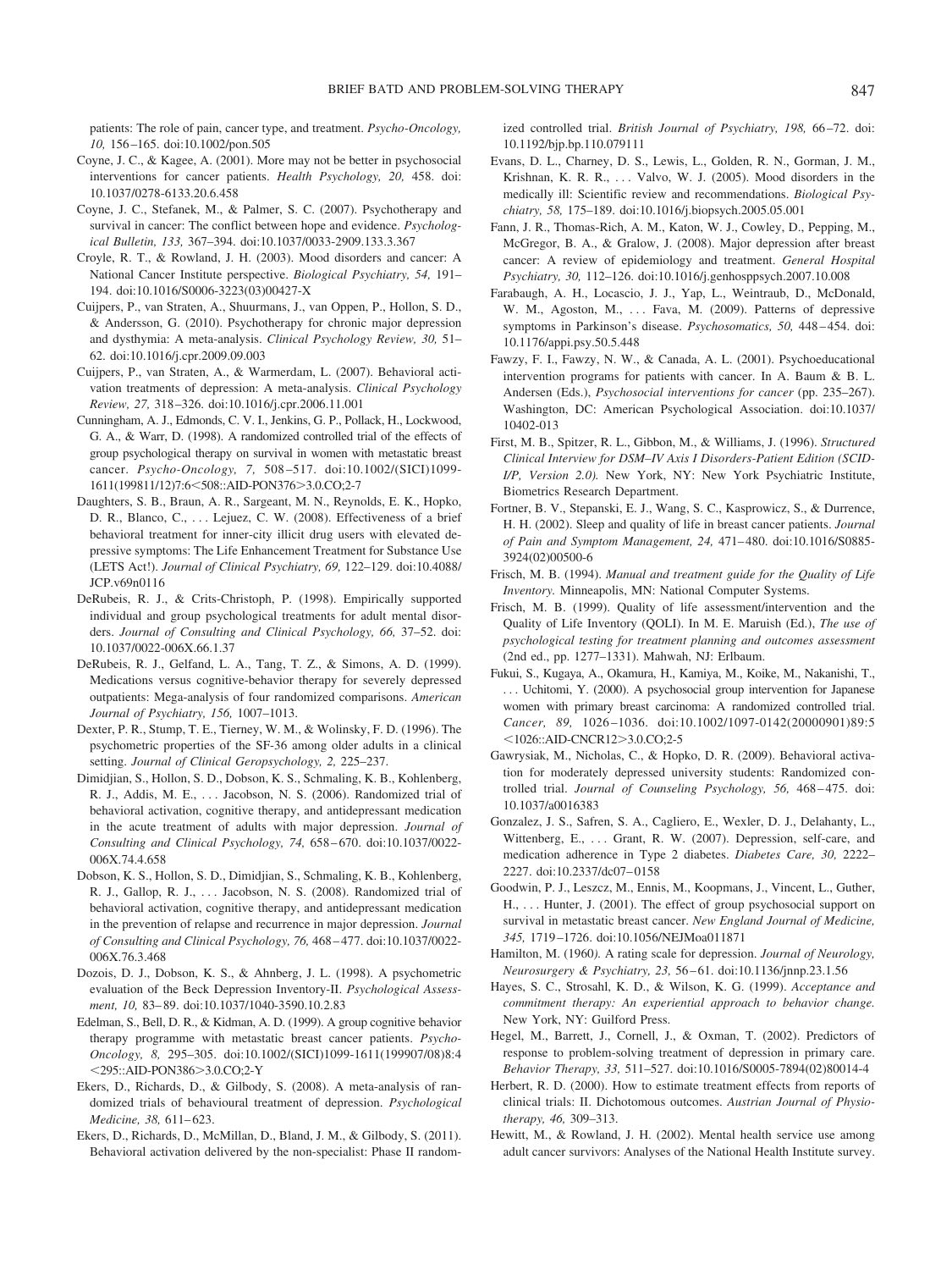*Journal of Clinical Oncology, 20,* 4581– 4590. doi:10.1200/ JCO.2002.03.077

- Hollis, S., & Campbell, F. (1999). What is meant by intention to treat analysis? Survey of published randomised controlled trials. *British Medical Journal, 319,* 670 – 674.
- Hollon, S. D., & Ponniah, K. (2010). A review of empirically supported psychological therapies for mood disorders in adults. *Depression and Anxiety, 27,* 891–932. doi:10.1002/da.20741
- Hollon, S. D., Thase, M. E., & Markowitz, J. C. (2002). Treatment and prevention of depression. *Psychological Science in the Public Interest, 3,* 39 –77. doi:10.1111/1529-1006.00008
- Hopko, D. R., Bell, J. L., Armento, M. E. A., Hunt, M. K., & Lejuez, C. W. (2005). Behavior therapy for depressed cancer patients in primary care. *Psychotherapy: Theory, Research, Practice, Training, 42,* 236 –243. doi:10.1037/0033-3204.42.2.236
- Hopko, D. R., Bell, J. L., Armento, M., Robertson, S., Mullane, C., Wolf, N., & Lejuez, C. W. (2008). Cognitive-behavior therapy for depressed cancer patients in a medical care setting. *Behavior Therapy, 39,* 126 – 136. doi:10.1016/j.beth.2007.05.007
- Hopko, D. R., Colman, L., & Carvalho, J. P. (2008). Depression in cancer patients: Prevalence, impact, assessment, and intervention. *Depression: Mind and Body, 4, 51-62.*
- Hopko, D. R., & Lejuez, C. W. (2007). *A cancer patient's guide to overcoming depression and anxiety: Getting through treatment and getting back to your life.* New York, NY: New Harbinger Press.
- Hopko, D. R., Lejuez, C. W., LePage, J., Hopko, S. D., & McNeil, D. W. (2003). A brief behavioral activation treatment for depression: A randomized trial within an inpatient psychiatric hospital. *Behavior Modification, 27,* 458 – 469. doi:10.1177/0145445503255489
- Hopko, D. R., Lejuez, C. W., Ruggiero, K. J., & Eifert, G. H. (2003). Contemporary behavioral activation treatments for depression: Procedures, principles, progress. *Clinical Psychology Review, 23,* 699 –717. doi:10.1016/S0272-7358(03)00070-9
- Hopko, D. R., Robertson, S., & Lejuez, C. W. (2006). Behavioral activation for anxiety disorders. *Behavior Analyst Today, 7,* 212–232.
- Jacobson, N. S., Dobson, K. S., Truax, P. A., Addis, M. E., Koerner, K., Gollan, J. K., ... Prince, S. E. (1996). A component analysis of cognitive– behavioral treatment for depression. *Journal of Consulting and Clinical Psychology, 64,* 295–304. doi:10.1037/0022- 006X.64.2.295
- Jacobson, N. S., & Truax, P. A. (1991). Clinical significance: A statistical approach to defining meaningful change in psychotherapy research. *Journal of Consulting and Clinical Psychology, 59,* 12–19. doi:10.1037/ 0022-006X.59.1.12
- Jakupcak, M., Roberts, L., Martell, C., Mulick, P., Michael, S., & Reed, R. (2006). A pilot study of behavior activation for veterans with posttraumatic stress disorder. *Journal of Traumatic Stress, 19,* 387–391. doi: 10.1002/jts.20125
- Kanter, J. W., Santiago-Rivera, A. L., Rusch, L. C., Busch, A. M., & West, P. (2010). Initial outcomes of a culturally adapted behavioral activation for Latinas diagnosed with depression at a community clinic. *Behavior Modification, 34,* 120 –144. doi:10.1177/0145445509359682
- Katz, M. R., Kopek, N., Waldron, J., Devins, G. M., & Thomlinson, G. (2004). Screening for depression in head and neck cancer. *Psycho-Oncology, 13,* 269 –280. doi:10.1002/pon.734
- Kissane, D., & Yuelin, L. (2008). Effects of supportive-expressive group therapy on survival of patients with metastatic breast cancer: A randomized prospective trial. *Cancer, 112,* 443– 444. doi:10.1002/cncr.23179
- Kobak, K. A., & Reynolds, W. M. (1999). Hamilton Depression Inventory. In M. E. Maruish (Ed.), *The use of psychological testing for treatment planning and outcomes assessment* (2nd ed., pp. 935–969). Mahwah, NJ: Erlbaum.
- Larsen, D. L., Attkisson, C. C., Hargreaves, W. A., & Nguyen, T. D. (1979). Assessment of client/patient satisfaction: Development of a

general scale. *Evaluation and Program Planning, 2,* 197–207. doi: 10.1016/0149-7189(79)90094-6

- Laupacis, A., Sackett, D. L., & Roberts, R. S. (1988). An assessment of clinically useful measures of the consequences of treatment. *New England Journal of Medicine, 318,* 1728 –1733. doi:10.1056/ NEJM198806303182605
- Lejuez, C. W., Hopko, D. R., Acierno, R., Daughters, S. B., & Pagoto, S. L. (2011). Ten year revision of the brief behavioral activation treatment for depression: Revised treatment manual. *Behavior Modification, 35,* 111– 161. doi:10.1177/0145445510390929
- Lejuez, C. W., Hopko, D. R., & Hopko, S. D. (2001). *The brief behavioral activation treatment for depression (BATD): A comprehensive patient guide.* Boston, MA: Pearson Custom Publishing.
- Lepore, S. J., & Coyne, J. C. (2006). Psychological interventions for distress in cancer patients: A review of reviews. *Annals of Behavioral Medicine, 32,* 85–92. doi:10.1207/s15324796abm3202\_2
- Lev, E. L., Daley, K. M., Conner, N. E., Reith, M., Fernandez, C., & Owen, S. V. (2001). An intervention to increase quality of life and self-care self-efficacy and decrease symptoms in breast cancer patients. *Scholarly Inquiry for Nursing Practice, 15,* 277–294.
- Lewinsohn, P. M. (1974). A behavioral approach to depression. In R. M. Friedmann & M. M. Katz (Eds.), *The psychology of depression: Contemporary theory and research* (pp. 157–185). New York, NY: Wiley.
- Lewinsohn, P. M., & Graf, M. (1973). Pleasant activities and depression. *Journal of Consulting and Clinical Psychology, 41,* 261–268. doi: 10.1037/h0035142
- Lewinsohn, P. M., Sullivan, J. M., & Grosscup, S. J. (1980). Changing reinforcing events: An approach to the treatment of depression. *Psychotherapy: Theory, Research and Practice, 17,* 322–334.
- Little, R. J. A., & Rubin, D. B. (1987). *Statistical analysis with missing data.* New York, NY: Wiley.
- Lundberg, J. C., & Passik, S. D. (1997). Alcohol and cancer: A review for psycho-oncologists. *Psycho-Oncology, 6,* 253–266. doi:10.1002/(SICI)1099- 1611(199712)6:4<253::AID-PON276>3.0.CO;2-3
- MacPherson, L., Tull, M. T., Matusiewicz, A. K., Rodman, S., Strong, D. R., Kahler, C. W., . . . Lejuez, C. W. (2010). Randomized controlled trial of behavioral activation smoking cessation treatment for smokers with elevated depressive symptoms. *Journal of Consulting and Clinical Psychology, 78,* 55– 61. doi:10.1037/a0017939
- Martell, C. R., Addis, M. E., & Jacobson, N. S. (2001). *Depression in context: Strategies for guided action.* New York, NY: Norton.
- Massie, M. J. (2004). Prevalence of depression in patients with cancer. *Journal of the National Cancer Institute, 32,* 57–71.
- Mazzucchelli, T., Kane, R., & Rees, C. (2009). Behavioral activation treatments for depression in adults: A meta-analysis and review. *Clinical Psychology: Science and Practice, 16,* 383– 411. doi:10.1111/j.1468- 2850.2009.01178.x
- Meyer, T. J., & Mark, M. M. (1995). Effects of psychosocial interventions with adult cancer patients: A meta-analysis of randomized experiments. *Health Psychology, 14,* 101–108. doi:10.1037/0278-6133.14.2.101
- Miaskowski, C., & Dibble, S. L. (1995). The problem of pain in outpatients with breast cancer. *Oncology Nursing Forum, 22,* 791–797.
- Mineka, S., Watson, D., & Clark, L. A. (1998). Comorbidity of anxiety and unipolar mood disorders. *Annual Review of Psychology, 49, 377-412*. doi:10.1146/annurev.psych.49.1.377
- Moorey, S., Greer, S., Bliss, J., & Law, M. (1998). A comparison of adjuvant psychological therapy and supportive counseling in patients with cancer. *Psycho-Oncology, 7,* 218 –228. doi:10.1002/(SICI)1099-1611(199805/ 06)7:3<218::AID-PON308>3.0.CO;2-D
- Morin, C. M., Landreville, P., Colecchi, C., McDonald, K., Stone, J., & Ling, W. (1999). The Beck Anxiety Inventory: Psychometric properties with older adults. *Journal of Clinical Geropsychology, 5,* 19 –29. doi: 10.1023/A:1022986728576
- Mosconi, P., Cifani, S., Crispino, S., Fossati, R., & Apolone, G. (2000). The